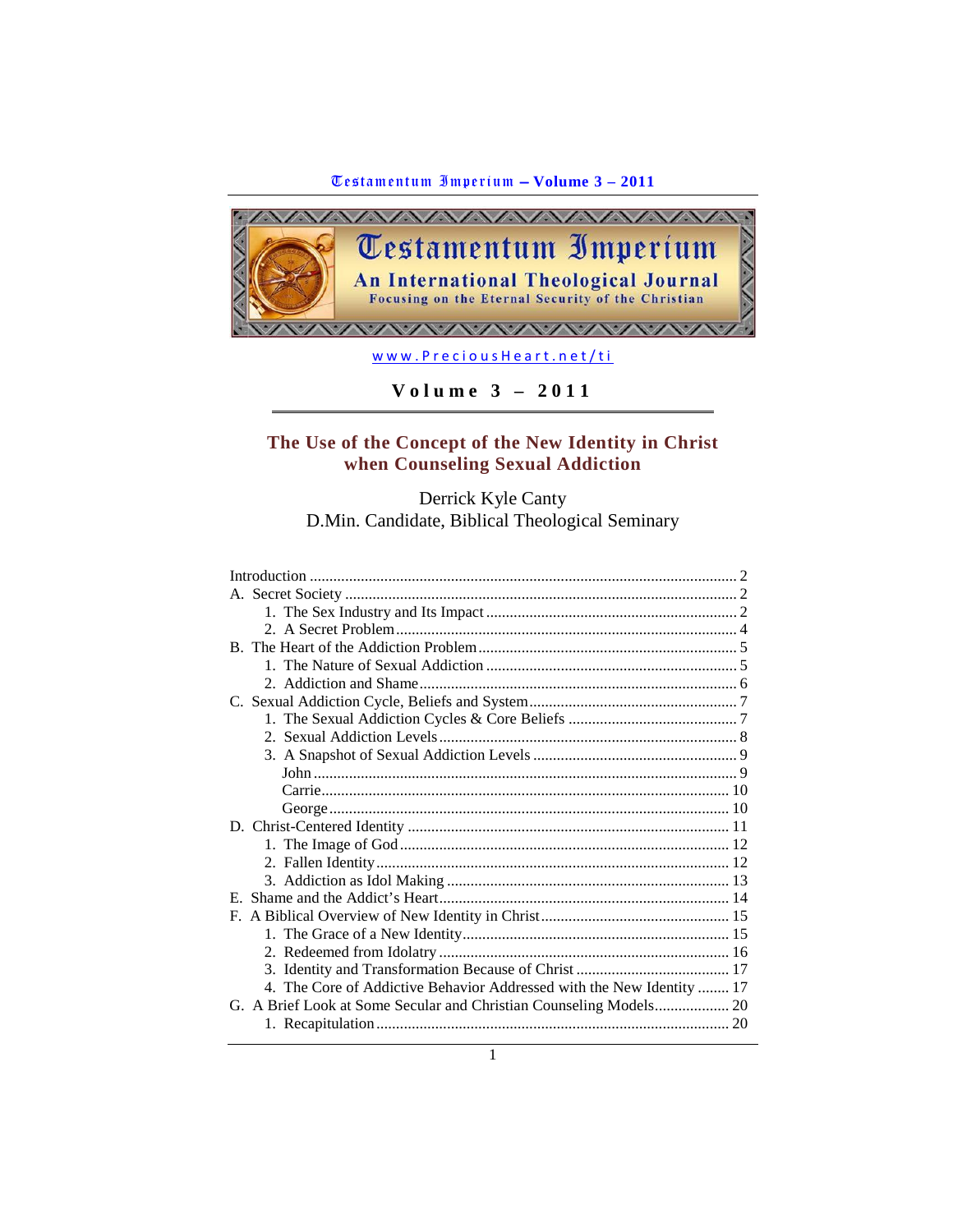|                                                                     | 25 |
|---------------------------------------------------------------------|----|
| H. A Way Forward: Integrating Psychology and Biblical Counseling 26 |    |
|                                                                     |    |
|                                                                     |    |
|                                                                     |    |
|                                                                     |    |
|                                                                     |    |
|                                                                     |    |
|                                                                     |    |
|                                                                     |    |
|                                                                     | 33 |

## <span id="page-1-0"></span>**Introduction**

*Sexual Addiction* may be obtuse terminology to many, but the undercurrent of this condition runs deep throughout Western culture. The nature of sexual addiction carries similar negative responses from society as substance abuse. It could also be said that sexual addiction, unlike other addictive behaviors, carries a burden of proof. Society is less likely to believe that someone can be a sexual addict; on the surface the addict may appear disingenuous. Celebrities claim sexual addiction if exposed by an event, disease or individual. What usually follows is a plan to enter a well known treatment center promising restoration. It seems important to note that the nature of sexual addiction in North America is a dichotomy. In one sense, western culture is engrossed in the prospect of free and unlimited sexuality alongside an unwillingness face the price of unrestraint. The western culture of sexuality stands as midwife to what has become an increase of sexual addiction of various forms.

## <span id="page-1-1"></span>**A. Secret Society**

## <span id="page-1-2"></span>**1. The Sex Industry and Its Impact**

A broad discussion of the sex industry reveals that sex slavery, pornography, and prostitution have been on the rise. The Bureau of Justice Assistance states in a recent report that between 2008 and 2010, "…82 percent of reported human trafficking incidents in the United States between January 2008 and June 2010 involved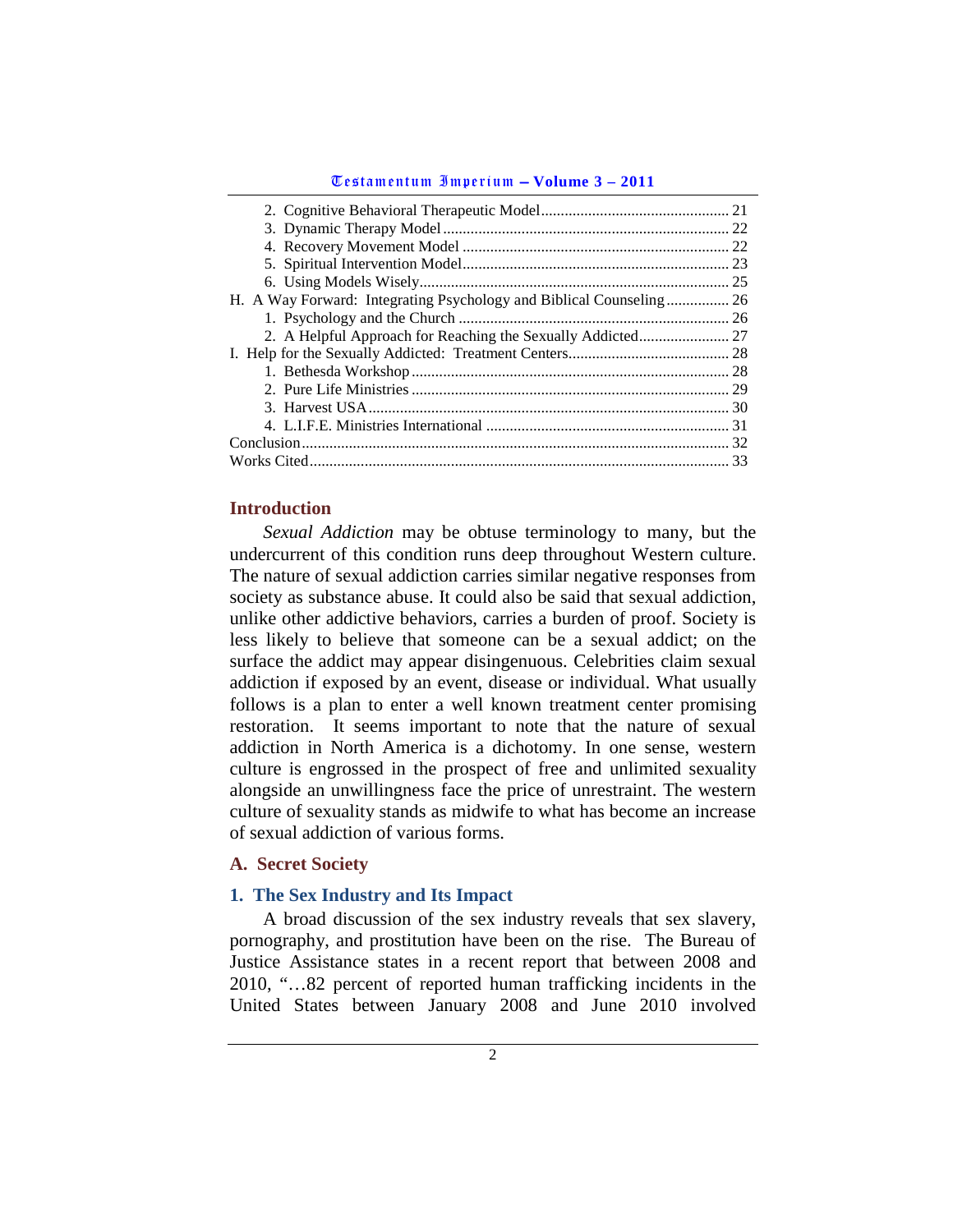allegations of sex trafficking;"[1](#page-2-0) The statistics on the use of pornography are also staggering. The profit from the porn industry alone in 2006 is estimated to be around \$13 billion dollars.[2](#page-2-1) Statistics reveal that 1 in 10 men in the world have purchased a prostitute.[3](#page-2-2) The social impact of the sex industry remains something that is whispered about, but its impact on families, churches, and communities is undeniable.

Morality in Media, an interfaith organization, sponsored research conducted by Harris Interactive in 2009 which revealed that, "76% of U.S. adults disagree that viewing hardcore adult pornography on the Internet is morally acceptable;" 74% disagree that "viewing hardcore adult pornography on the Internet provides, generally, harmless entertainment;"[4](#page-2-3) Other statistics reveal the following concerning internet porn usage, "71.9 million visits were made to adult sites in August 2005, reaching 42.7 percent of the Internet audience. 63.4 million unique visits were made to adult websites in December of 2005, reaching 37.2% of the Internet audience." There are many in our society who would publicly affirm moral standards with regards to the use of porn, but privately indulge in this enslaving lifestyle.

Steven Gallagher of Pure Life Ministries shares some statistics on how the church is struggling through these challenges:

The Church has not been immune from this moral disaster either. Surprisingly enough, studies and polls have shown that the percentage of Christian men regularly viewing pornography is the same as that of nonbelievers (about 20%). According to a poll conducted by Christianity Today in 2001, 44% of pastors acknowledged that they had visited a smut site. There is every reason to believe that these percentages have grown substantially since then.[5](#page-2-4)

<span id="page-2-0"></span> <sup>1</sup> Bureau of Labor and Statistics US Department of Labor. "http://www.bls.gov/news.release/pdf/empsit.pdf." *www.bls.gov.* October 5, 2012. http://www.bls.gov/news.release/pdf/empsit.pdf (accessed October 26, 2012).

<span id="page-2-1"></span><sup>2</sup> CY Talk. *CY Talk News Blog.* January 10, 2010. http://blog.cytalk.com/2010/01/web-pornrevenue/ (accessed November 15, 2012).

<span id="page-2-2"></span><sup>3</sup> The Blind Project. *The Blind Project.* April 7, 2010. http://theblindproject.com/blog/2010/04/thestats-behind-prostitution/ (accessed November 14, 2012).

<sup>4</sup> Ibid

<span id="page-2-4"></span><span id="page-2-3"></span><sup>5</sup> Gallagher, Steven. *A Biblical Guide to Counseling the Sexual Addict.* Dry Ridge: Pure Life Ministries, 2004. 15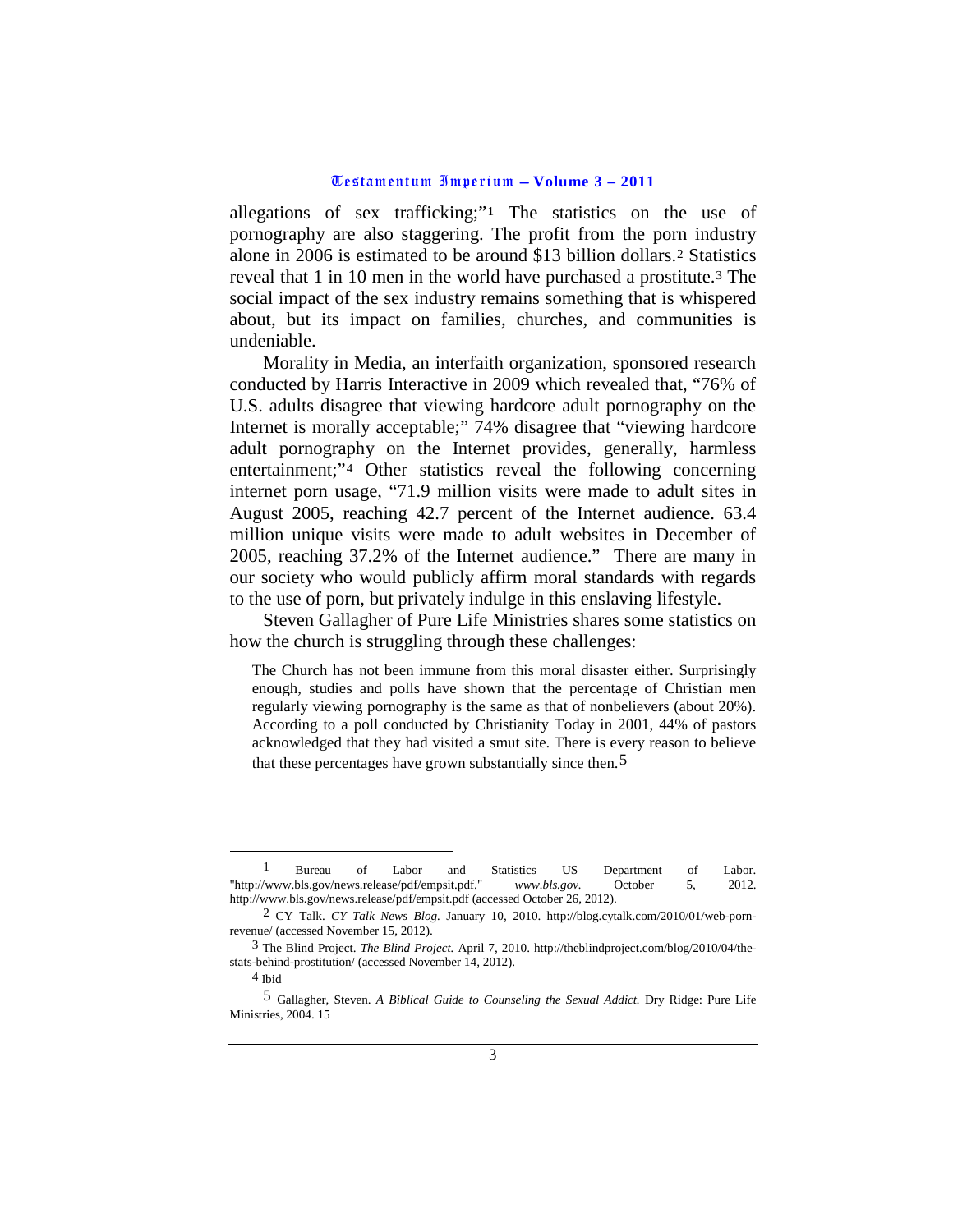### <span id="page-3-0"></span>**2. A Secret Problem**

The western cultural phenomenon that is the 'sex culture' is made possible by the duality of public outrage and private consumption. To reiterate, on the one hand there is great moral outcry at the presence of predators and porn shops within communities. However, on the other hand, society turns a blind eye at the commercialization and devaluation of sex as only a biological impulse. The business of promiscuous, addictive and dangerous sex cuts through communities of all kinds. A favorite target to blame for promiscuity is pop culture. The music, television, commercials, clothes, and products all create an atmosphere that makes sexual promiscuity and resulting addiction possible. There is no doubt that these industries have contributed to a hyper-sexuality within Western culture. All too often the church has utilized secularism as the fall guy for all that ails society. A common belief is that if we could just remove obscene images, suggestive music, shows and porn magazines, the problem of sexual deviance and addiction could be solved. Although it may be convenient to blame the culture, it is important to recognize that culture is a reflection of values, and values are a reflection of common collective thinking. The problem of addiction and sexuality goes to the core of a person.

The topic of sexual deviance and addiction is rarely discussed in prominent Christian circles and if it is discussed, it is a peripheral topic that's not afforded the kind of attention the statistics bear out. In fact, in the online journal AllPsych, Roschbeth Ewald remarks, "Sexual addictions are among the least talked about and probably the least understood of all addictions."[6](#page-3-1) The negligence further pushes the problem deeper into obscurity and secrecy. The reality is that many within Protestant and Evangelical churches are struggling with the secret burden of addiction. The challenge facing the church is how to properly and respectfully shine light on a pervasive problem and assist in the rescue of those in bondage to sin.

<span id="page-3-1"></span> <sup>6</sup> BIBLIOGRAPHY \l 1033 Ewald, Roschbeth. "Sexual Addiction." *AllPsych Online*, 2003: 1-5.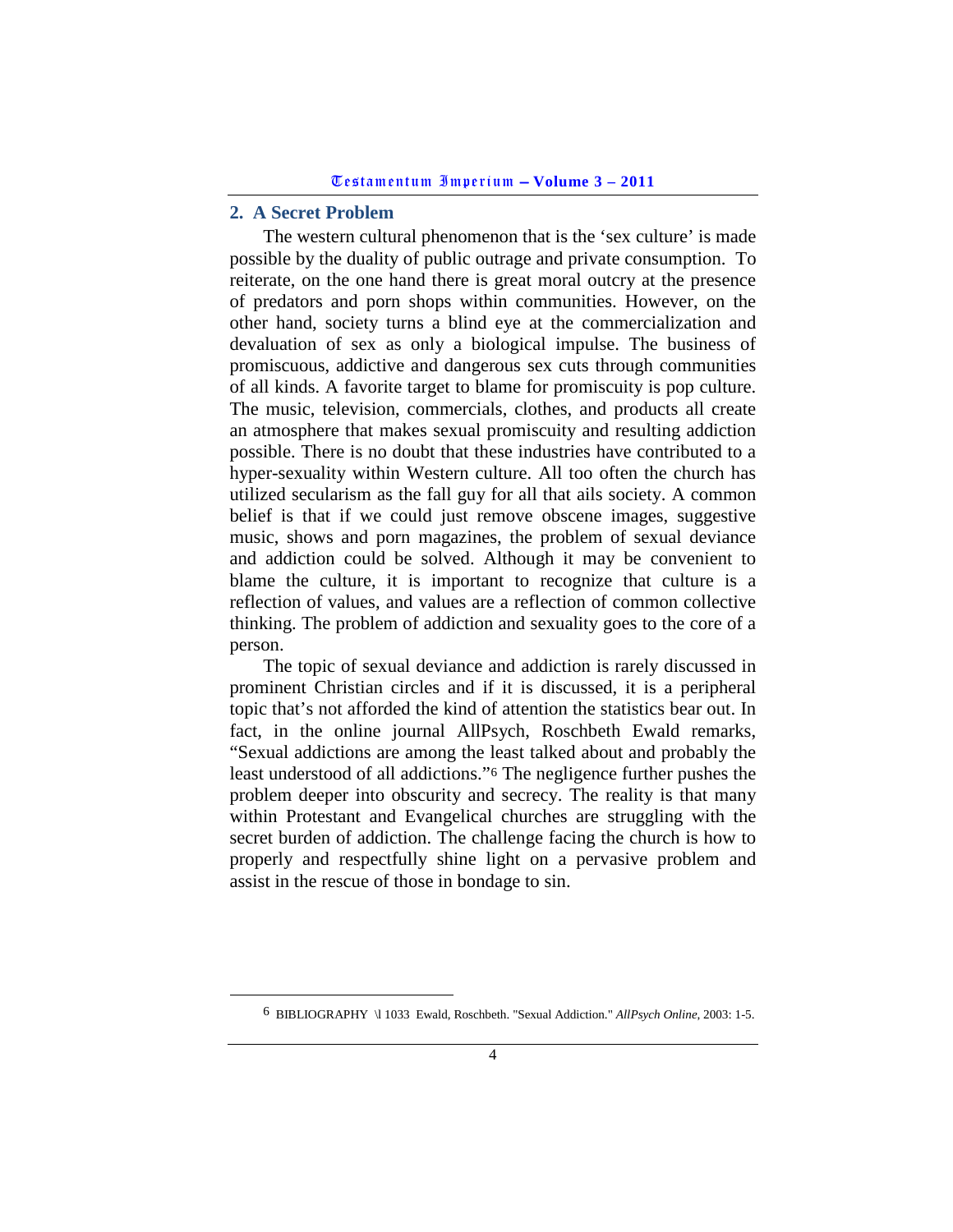## <span id="page-4-0"></span>**B. The Heart of the Addiction Problem**

## <span id="page-4-1"></span>**1. The Nature of Sexual Addiction**

Christian clinical therapists Joyce and Clifford Penner have provided a comprehensive description of the sexual addict. They characterize sexual addictions as a struggle against one's will. They delineate concerning sexual addiction, "The emotional factors that distinguish various behaviors as sexual addictions are the obsessive and compulsive qualities that drive the person almost against his or her own will."[7](#page-4-2) They further clarify the difference between a 'compulsion' and an 'addiction.' They explain, "When we speak of compulsion, we are usually referring to a habit or behavior that an individual finds himself engaged in that can be cured and left behind forever. When we speak of an addiction, we are referring to a habit that has a lifelong hold on the individual and will be a lifelong struggle."<sup>[8](#page-4-3)</sup>

Joyce and Clifford Penner also point to the embryonic trigger of sexual addiction. As difficult as it is to grasp, they suggest that addictive sexual behavior can begin at a very young age. They declare, "It is not uncommon for an addiction to begin between ages eight and twelve, if early childhood sexual innocence has been violated or the natural curiosities of preadolescence have been handled inappropriately."<sup>[9](#page-4-4)</sup> Of course an early childhood event does not predetermine a life of addiction or even promiscuous or deviant behavior. Parenthetically, it is important to distinguish addictive and promiscuous behavior.[10](#page-4-5) Richard Blankenship and Mark Laaser wrote an article entitled, *Sexual Addiction and ADHD: Is There a* 

<span id="page-4-3"></span><span id="page-4-2"></span> <sup>7</sup> Penner, J.J., & Penner, C.L. (1990). Counseling for Sexual Disorders (Vol: 26). (G.R. Collins, Ed.) Dallas, London, Vancouver, Melbourne: Word Publishing.

<sup>8</sup> Ibid., 277

<sup>9</sup> Ibid., 279

<span id="page-4-5"></span><span id="page-4-4"></span><sup>10</sup> Ibid., 275, Joyce Penner, et. al. provides an important distinction between promiscuity and addiction, "Before we are too far into the chapter, we need to clarify what is not a sexual addiction. There is obviously a great range of sexual behavior that is considered normal. For example, having sex every day might be very normal for one couple. However, for certain individuals, it may be an expression of an addiction. So we cannot say that anyone who wants frequent sex is a sexual addict. For one man, visiting a prostitute may be something that he does when he is out of town every year or two, but he feels no great compulsion for it. As reprehensible as this may be, this would not be an addiction. Some men may masturbate on an intermittent schedule as they experience the urge to do so; but this does not comprise an addiction. There are men or women who on occasion will view pornographic material, whether that be in a magazine, movie, video, or topless bar; but they are not hooked on those activities, and hence would not be considered sexual addicts." 275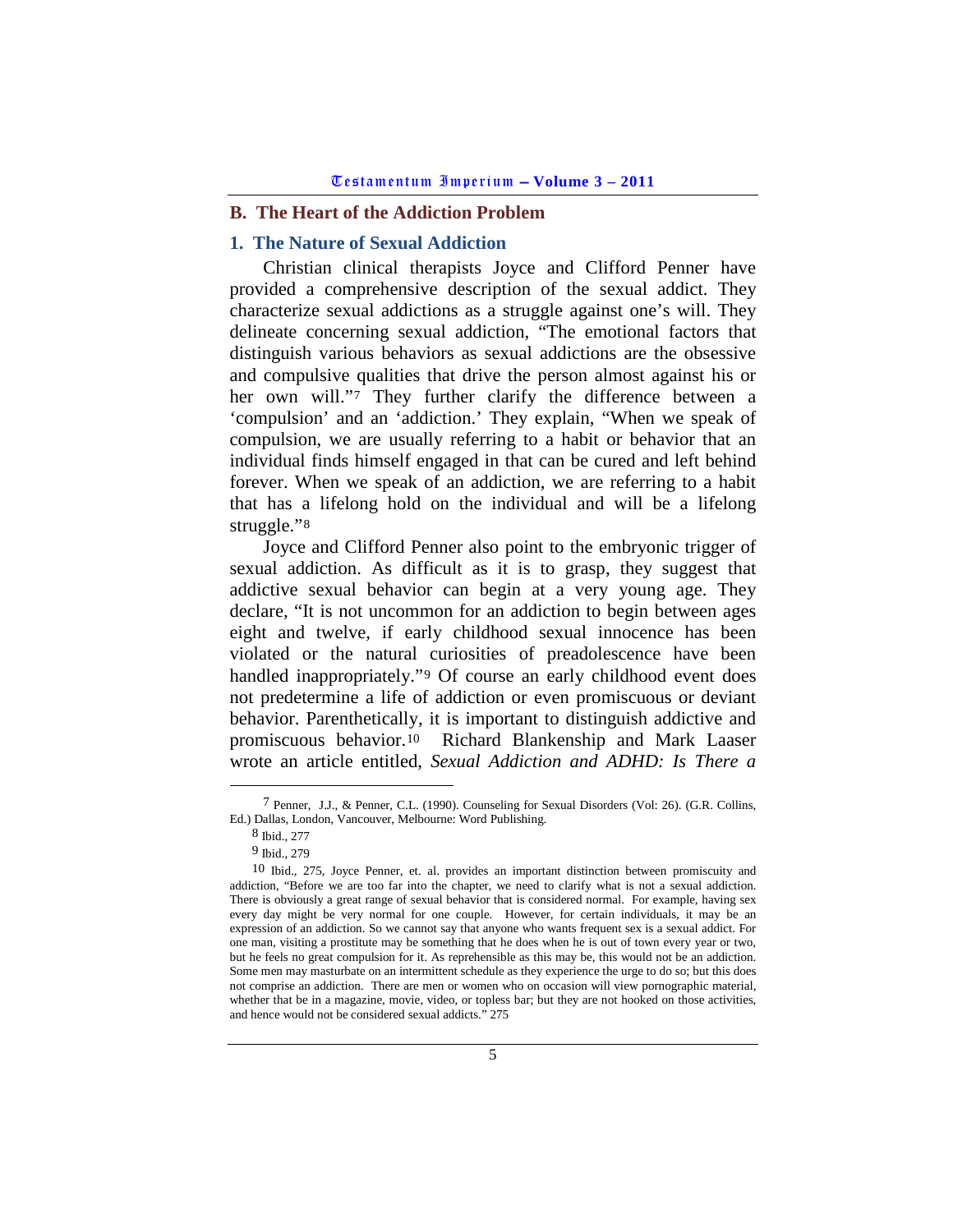*Connection*. In this article, he states that "…97% of sexual addicts have been emotionally abused as children, 72% were physically abused, and 81% were sexually abused…"[11](#page-5-1) The direct correlation between early abuse and the resulting shame may be the precipitating reason that many find themselves lifelong addicts. The reality of addiction is all they know.

#### <span id="page-5-0"></span>**2. Addiction and Shame**

The problem of shame and its oppressive nature creates the impetus to self medicate therefore entering the addictive cycle. The shame and associated secrecy can make for a life filled with struggle. The attraction of the chemical release that occurs when the sexual addict engages in his or her ritual provides a momentary disassociation from life and the traumatic shame event.[12](#page-5-2) The vicious cycle of addiction combined with the shame associated with crossing boundaries of belief is really one of the core issues that the pastor or Christian practitioner must get to in the treatment process. The underlying shame associated with a precipitating event and damage brought on by the addiction are key pieces that must be addressed so that the addict can return to health. Larry Crabb and Dan Allender link shame to addiction in their book entitled, *Hope When You're Hurting*:

The real killer of the self and the real cause of all addictions is shame. Shame, according to this approach, is the experience of feeling deficient. Shame causes us to see our identity as flawed rather than seeing ourselves as having flaws. Our harsh judgments lead us to see ourselves as ugly, stupid, and fat. The result is a deep hole in the soul.

The shame-based person will often neglect himself and allow others to have control of his life. As pain increases, the victim of shame gravitates to objects, ideas, or persons that medicate the pain. Before long, shame propels the person into addiction.[13](#page-5-3)

<span id="page-5-1"></span> <sup>11</sup> Blankenship, Richard, and Mark Laaser. "Sexual Addiction and ADHD: Is there a Connection." *Sexual Addiction and Compulsivity*, 2004: 11:7-20. 8-9

<span id="page-5-2"></span><sup>12</sup> Ibid. 8 Blankenship and Laaser further elaborate on the chemical response that a sexual addict experiences when engaged in their addiction ritual, "The clandestine nature of some forms of sexual acting out can create the adrenaline rush to elevate mood. The release of chemicals during orgasm can calm the brain and bring the mood down into a state of relaxation."

<span id="page-5-3"></span><sup>13</sup> Crabb, Larry, and Dan Allender. *Hope When You're Hurting.* Grand Rapids: Zondervan Publishing House, 1996. 106-107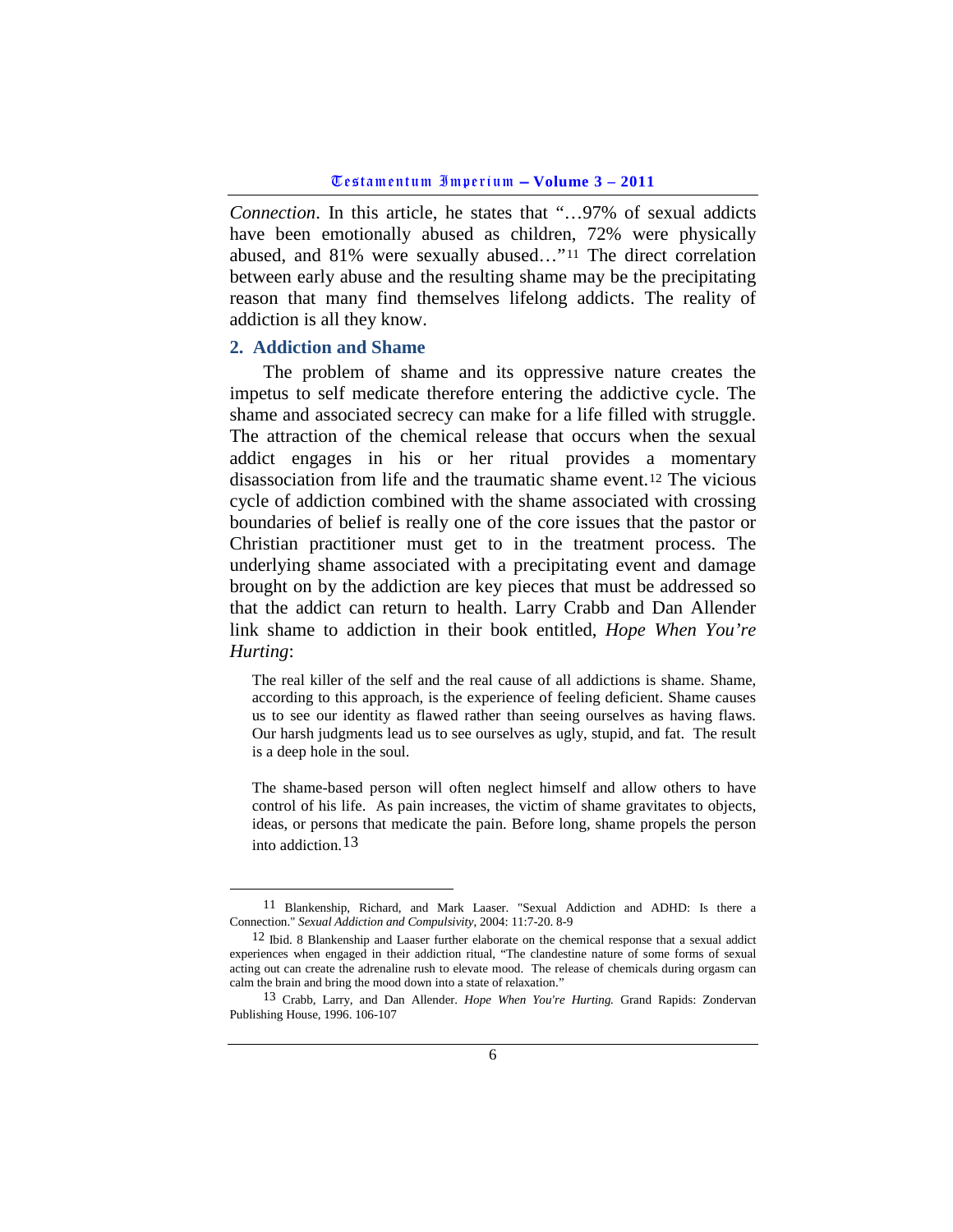# <span id="page-6-0"></span>**C. Sexual Addiction Cycle, Beliefs and System**

A keen knowledge of the sexual addiction cycle may be a tremendous tool for pastors and Christian counselors in a quest to present opportunities for liberty and healing for the sex addict.

# <span id="page-6-1"></span>**1. The Sexual Addiction Cycles & Core Beliefs**

The foremost authority on sexual addiction is Patrick Carnes. His ground breaking work, *Out of the Shadows* was published in 1983 and is still used as a primary source by secular and Christian therapists. In this work, he provides a description of the cycle of sexual addiction:

*Preoccupation***—the trance or mood wherein the addicts' minds are completely** engrossed with thoughts of sex. This mental state creates an obsessive search for sexual stimulation.

*Ritualization*—The addicts' own special routines that lead up to the sexual behavior. The ritual intensifies the preoccupation, adding arousal and excitement.

*Compulsive sexual behavior*—the actual sexual act, which is the end goal of the preoccupation and ritualization. Sexual addicts are unable to control or stop the behavior.

*Despair*—the feeling of utter hopelessness addicts has about their behavior and their powerlessness.[14](#page-6-2)

Carnes has produced other books designed to assist the addict and therapist in the quest to overcome their addiction. His work highlights key addictive transition points that can be recognized and addressed by a caring and concerned community, pastoral counselor or the addict themselves. The *Despair* leg of the cycle is where many therapist or pastoral counselors may become involved in the process of treating the sex addict. It is in this place that one is most likely to turn to reach for help to get free of the chains of hopelessness associated with shame. Joyce Penner and Clifford Penner borrow from Carnes' work, *Contrary to Love* and highlight the rationale that shapes the shamed sex addict, "The shame and despair that come from the powerlessness and unmanageability help crystallize the core beliefs about sexual unworthiness that are part of the addicts[']

<span id="page-6-2"></span> <sup>14</sup> Carnes, P. (2001). *Out of Shadows, Understanding Sexual Addiction.* Center City: Hazelden. 19-20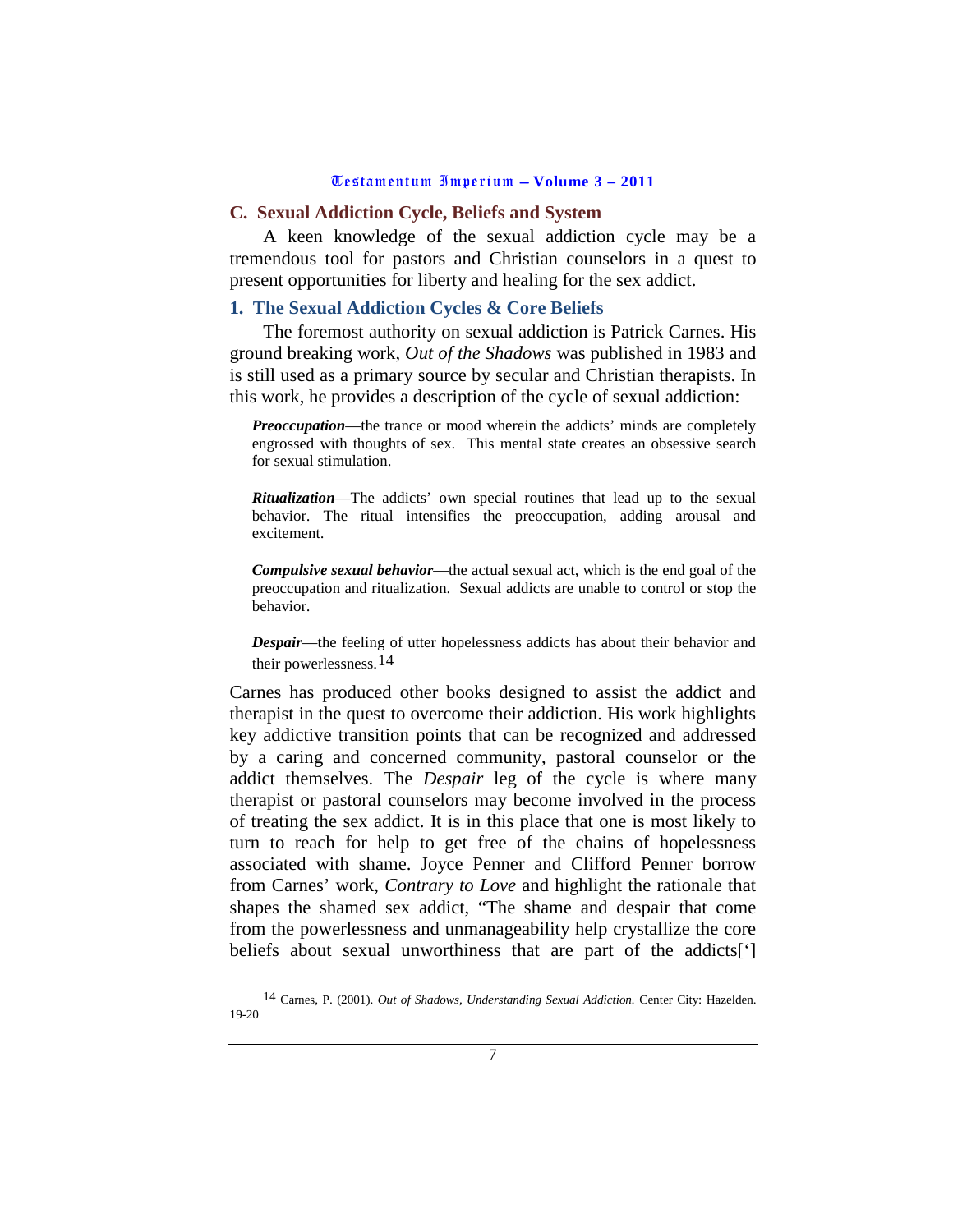addictive system."[15](#page-7-1) The battling beliefs that tend to dominant the core thinking of the addicted individual are as follows:

- 1. I am basically a bad, unworthy person
- 2. No one would ever love me as I am
- 3. My needs are never going to be met if I have to depend on others.
- 4. Sex is my most important need<sup>[16](#page-7-2)</sup>

The addictive practice of voyeurism, exhibitionism, masturbation, anonymous sex, molestation, pornography, child pornography, bondage sex, orgies, prostitution, and the solicitation of prostitution, and bestiality are indicative of shame in some form. Poor self -image is a contributing factor, and in many ways a gateway into an addictive lifestyle. The addiction system itself is fed by this compromised identity.

Carnes fits the addiction cycle and the corresponding core beliefs of the addict under the addiction system. The system's inner workings and results are detailed below:

The addictive system starts with a belief system containing faulty assumptions, myths, and values that support impaired thinking. The resulting delusional thought processes insulate the addiction cycle from reality. The four-phase addiction cycle (preoccupation, ritualization, sexual compulsiveness, and despair) can repeat itself unhindered and take over the addict's life. All the other support systems, including relationships, work, finance, and health, become unmanageable.[17](#page-7-3)

## <span id="page-7-0"></span>**2. Sexual Addiction Levels**

Carnes equips those who wish to assist the sex addict in their understanding of this pervasive condition by detailing the addiction cycle, addictive system and a composition of the core belief of the sexual addict. Although the goals of the therapists committed to a Biblical worldview and secular therapists are different both can benefit from Dr. Patrick Carnes' ground-breaking research. Another area of research that Christian counselors may find helpful is the categorization of sexual addiction into three levels. Regarding the levels of sexual addiction Carnes suggests the following:

<span id="page-7-3"></span><span id="page-7-2"></span><span id="page-7-1"></span>CITATION Pen90 \l 1033 (Penner & Penner, 1990) <sup>286</sup> Ibid

CITATION Car01 \l 1033 (Carnes, 2001) 25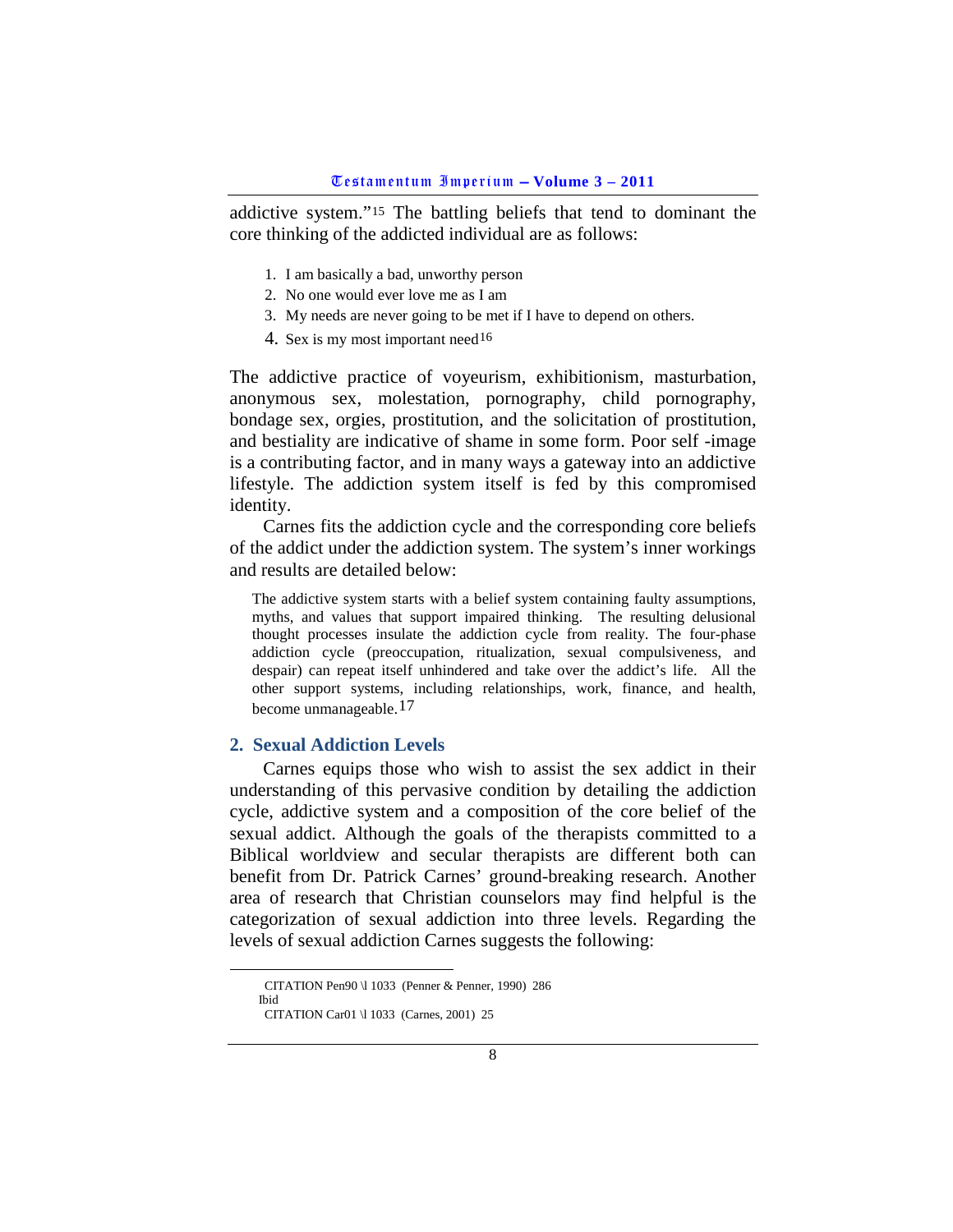A workable structure that helps to identify patterns is to view the addiction as operating on three levels. Level One contains behaviors that are regarded as normal, acceptable, or tolerable. Examples include masturbation, pornography, and prostitution. Level Two, by contrast, extends to those behaviors which are clearly victimizing and for which legal sanctions are enforced. These are generally seen as nuisance offenses, such as exhibitionism or voyeurism. The Level Three behaviors have grave consequences for the victims and legal consequences for the addicts; examples are incest, child molestation, or rape.[18](#page-8-2)

The examples within each of the three levels are present within communities across society. A Biblical worldview understands that shame is at the heart of each of the three aforementioned levels, but the intensity and degree to which sin is expressed or unbridled is varied and can be unpredictable.

## <span id="page-8-0"></span>**3. A Snapshot of Sexual Addiction Levels**

The following vignettes are taken from Carnes' piece and highlight the extent of sexual addiction:

### <span id="page-8-1"></span>**John**

John, a husband, grandfather and CEO of a company on the verge of bankruptcy sits at a computer at 2:00 A.M. masturbating as he engages in cybersex. His wife went to bed at 9:30 P.M. but John has stayed up engaging his sexual longings. The dichotomy is that John is not only experiencing the chemical release that the addiction cycle provides, but he is also experiencing the extreme pain associated with the very same unrelenting addiction cycle. On this particular night John enters a voyeur website where people post nude photos of themselves and their spouses. John runs into the unexpected when he comes across a picture of his daughter-in-law, the mother of his two grandchildren. Her breasts were fully exposed and there is a caption under her picture posted by his son James asking, "Tell us that you like what you see, and maybe I can get her do more."

John has a moment of unparalleled clarity and pain. His dilemma is further compounded by his own history of infidelity with several his employees. The pressure of having a reputation as a CEO built on honesty, but dealing with the compulsive and predatory nature of his addiction is proving to be too much to handle. His addiction led to his current financial condition as head of a failing company. The

<span id="page-8-2"></span>Ibid., 37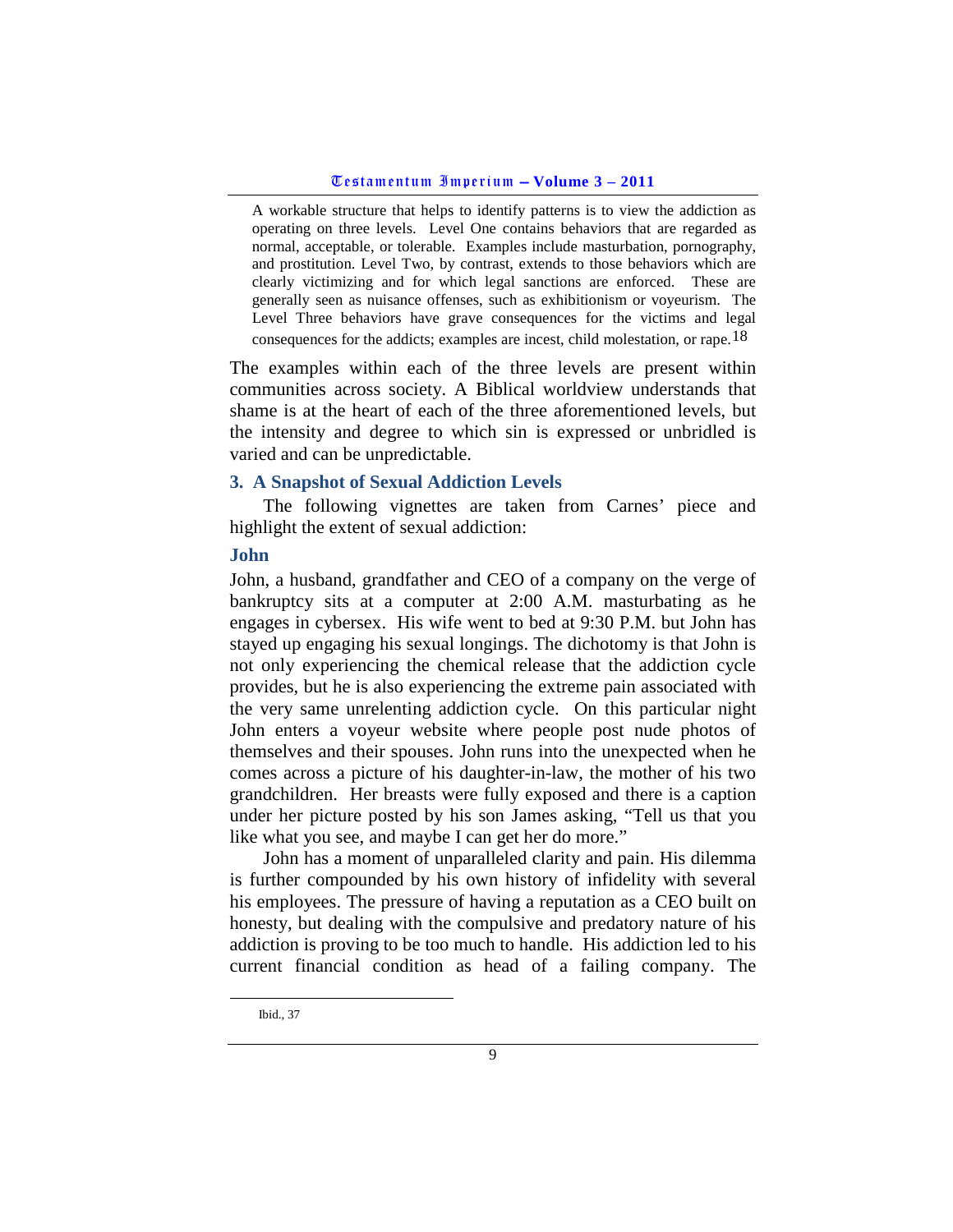company's financial picture had been hidden from his wife and others—he had become comfortable with deception. His world and the extent of his shame and secrecy are now front and center as he sits at 2:00 A.M. viewing his daughter-in-law's breasts and his son's question.[19](#page-9-2)

### <span id="page-9-0"></span>**Carrie**

Carrie was in her late twenties employed as a music teacher working at four elementary schools. She was known for her creativity and energy. She loved kids and they admired her, she was also well received by her colleagues and parents attended her concerts. Carrie also had aspirations of becoming a singer, but her singing career went as far as the local piano bar circuit. Her disappointment plunged her into a world of one night stands with customers she would meet at these night clubs. An evening would consist of singing, meeting up with a patron to have sex and then off to school to teaching music classes—this became a daily ritual. For a while she continued this lifestyle while maintaining high standards until the addiction progressed. As the addiction progressed her two worlds collided as she faced an unexpected heart-attack at the age of thirty-three.

The short nights and both physical and emotional damage took its toll as she recounts sleeping with hundreds of men. Carnes remarks, "Carrie, like all sexual addicts, lived in two worlds. One was a world of piano bars, musty hotel rooms, and nameless faces. The other had music, laughter, and faces of children and colleagues—whose names she knew. The coexistence of the two worlds continued until Carrie's body refused to live up to the strain."[20](#page-9-3)

## <span id="page-9-1"></span>**George**

Lastly, George is a compulsive rapist whose public persona was that of a trustworthy appliance repairman. He was so trusted that many customers would allow him to fix appliances alone in their homes. George utilized their trust to explore drawers looking to find underwear, bras and panties. He was Roman Catholic and served several terms as parish trustee. George was married with three daughters and the initial family secret was alcoholism. At the age of

Ibid., 77-80 Ibid., 28-29

<span id="page-9-3"></span><span id="page-9-2"></span>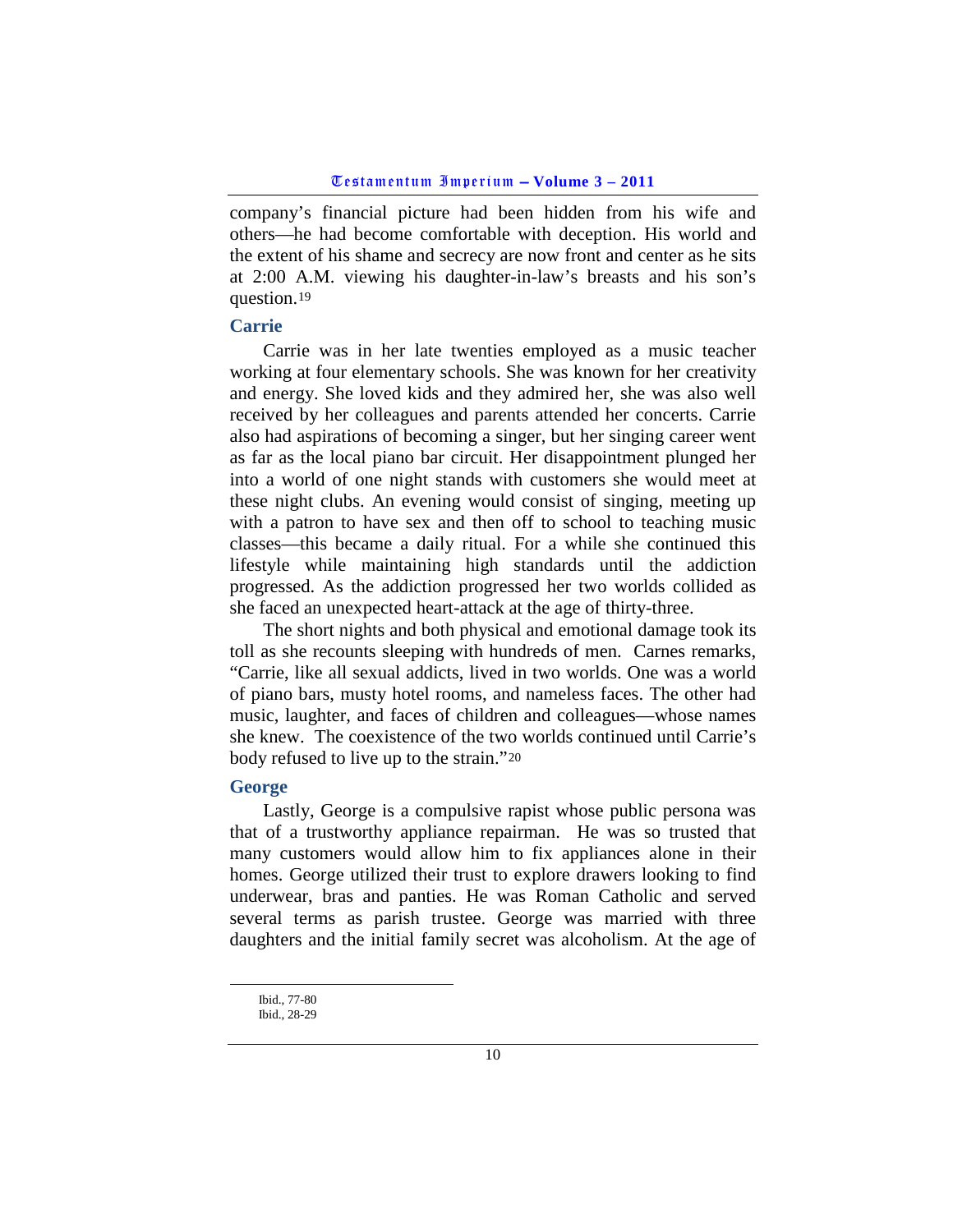43 he was arrested for exhibitionism and his secrets were out in the open. George was involved in masturbation, voyeurism, exhibitionism, numerous affairs, and expensive prostitutes. The most prominent issue was his level three sexual addiction which involved the rape of six women at knifepoint and the physical molestation of seven other women. George's raping and molestation were not exclusive, but were part of a host of other sublevel addictions feeding into this secret predatory lifestyle.[21](#page-10-1)

These individuals provide a snapshot of a private and public world colliding and the calamity that ensues once they are exposed. There are countless other examples of individuals dealing with compulsive desires. Although the case studies are varied, the issue of secrecy and ongoing shame are key characteristics of sex addiction. The core beliefs which are central to the addictive system are established early on in a child's development and can become extremely difficult to break.[22](#page-10-2) As was stated previously, addressing the false core beliefs are a critical piece on the road to recovery.

How does the Christian therapist treat a condition recognized for shame and secrecy? A necessary first step may be determining the cause of shame or developing a framework or theology of shame. Crabb and Allender provide assistance with the task as they pinpoint the problem of shame as it relates to addiction. It is important to note that shame is inextricably an identity issue and therefore a new identity or a 'Christ-centered' identity is not simply a therapeutic tool, but a solution to overcome what will be a life long struggle.

#### <span id="page-10-0"></span>**D. Christ-Centered Identity**

The path to a proper understanding of the concept of shame and addressing this within the context of counseling an addict from a Christian or Biblical framework requires an understanding of shame and its impact on identity. In Genesis 1:27 we have Adam and Eve

Ibid., 61-62

<span id="page-10-2"></span><span id="page-10-1"></span>Ibid., 97 Carnes provides four factors in a child's development that ultimately become part of the sexual addiction:

<sup>1.</sup> self image – how children perceive themselves

<sup>2.</sup> relationships—how children perceive their relationships with others needs—how children perceive their own needs

<sup>3.</sup> sexuality—how children perceive their own sexual feelings and needs.

It is important to recognize how self image is a critical factor with regards to sexual addiction and if not addressed the counselor finds that they must address these very important identity issues.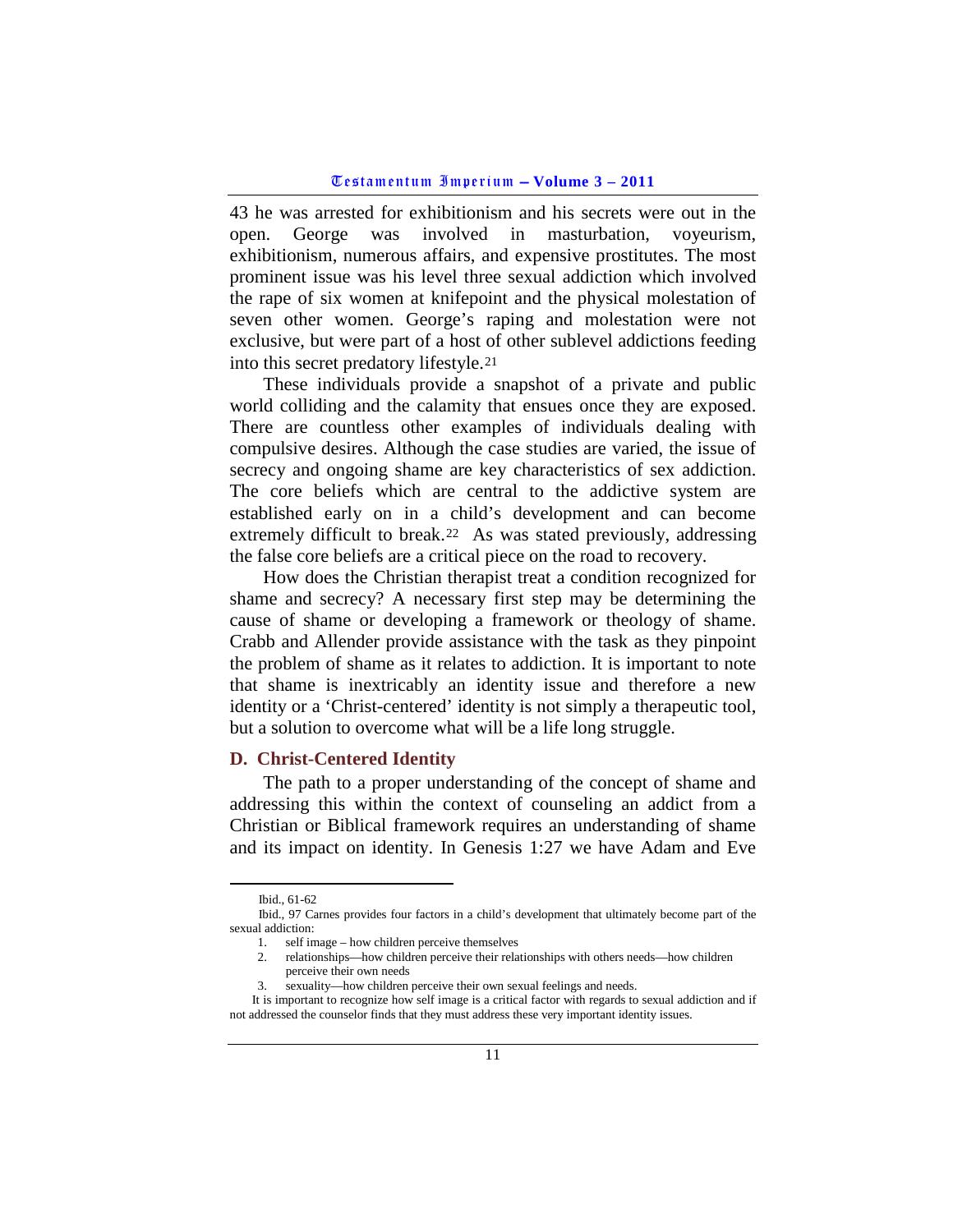receiving their unique God-given identity. "So God created man in his own image, in the image of God he created him; male and female he created them."

#### <span id="page-11-0"></span>**1. The Image of God**

These were created in the image of God—they bore the *imago Dei*.[23](#page-11-2) Kenneth Gardoski provides a comprehensive understanding of the *imago Dei* dealing with how it should be properly defined and understood. He says, "God gave of his divine 'life-breath' to man alone. This not only made man a living and breathing creature, but also a thinking, speaking, volitional, moral, and spiritual being. These aspects of God's own nature which God granted to man at creation constitute the *imago Dei*."[24](#page-11-3) Here is the composition of a pre-fall identity. Mankind is in communion with his Creator and his identity is secure, he is the image bearer, he is in unique relationship with God and has been given the responsibility of ruler over creation. In Genesis 1:26-31 there is a picture of the complete wholeness that once characterized man's existence. The text sums up by stating in v. 31a, "God saw all that he had made, and it was very good."

## <span id="page-11-1"></span>**2. Fallen Identity**

The prospect of shame, which rots away at identity, is introduced in the fall of man in Genesis 3 where man stepped outside of God ordained wholeness into the distortion that is life outside of Godinitiated relationship and rule.[25](#page-11-4) In the third chapter, there are several

<span id="page-11-2"></span>BIBLIOGRAPHY \l 1033 Gardoski, Kenneth. "The Imago Dei Revisited." *Journal of Ministry and Theology*, 2007: 5-37.

<span id="page-11-3"></span>Ibid. 23, For further elaboration Gardoski states, "In this sense God created man after the pattern of God's own nature, for the Creator God is likewise a living (Gen 1:1), thinking, speaking (v. 3), choosing (v.5a), deliberating, creating (vv. 26–27), evaluating, and morally judging (v. 31a) spiritual being (v. 2). It seems defensible from the opening pages of Scripture to argue that the imago Dei , the "likeness of God," according to which God created man, is the complex of uniquely personal characteristics that God imparted

to man at creation, which adhere to the immaterial aspect of man's being.59 God created man to be a personal, spiritual, God-like being." 23

<span id="page-11-4"></span>CITATION All94 \l 1033 (Allender & Longman III, 1994) p. 192-195. Allender and Longman layout three signpost of shame giving a comprehensive overview of shame as it appears in the Garden and in individual lives. The first signpost, "Shame creates an absorption with self that can make us feel as if we're downing in quicksand. The self awareness that comes with shame seems to shake brutally our very ground of being. Our identity, the self, seems too ugly to face up to with dire consequences. Therefore, we contemptuously label the ugliness in terms of flawed dignity: I am stupid, fat, undisciplined, always late, never prepared." Allender, et. al. goes on, "The second signpost of shame is hiding. Adam and Eve flew like hunted birds to the camouflage of the bushes. We fly to the sanctity of our inner world. We escape through the wish of invisibility, the fantasy of shrinking into the wall." A [*Footnote continued on next page* … ]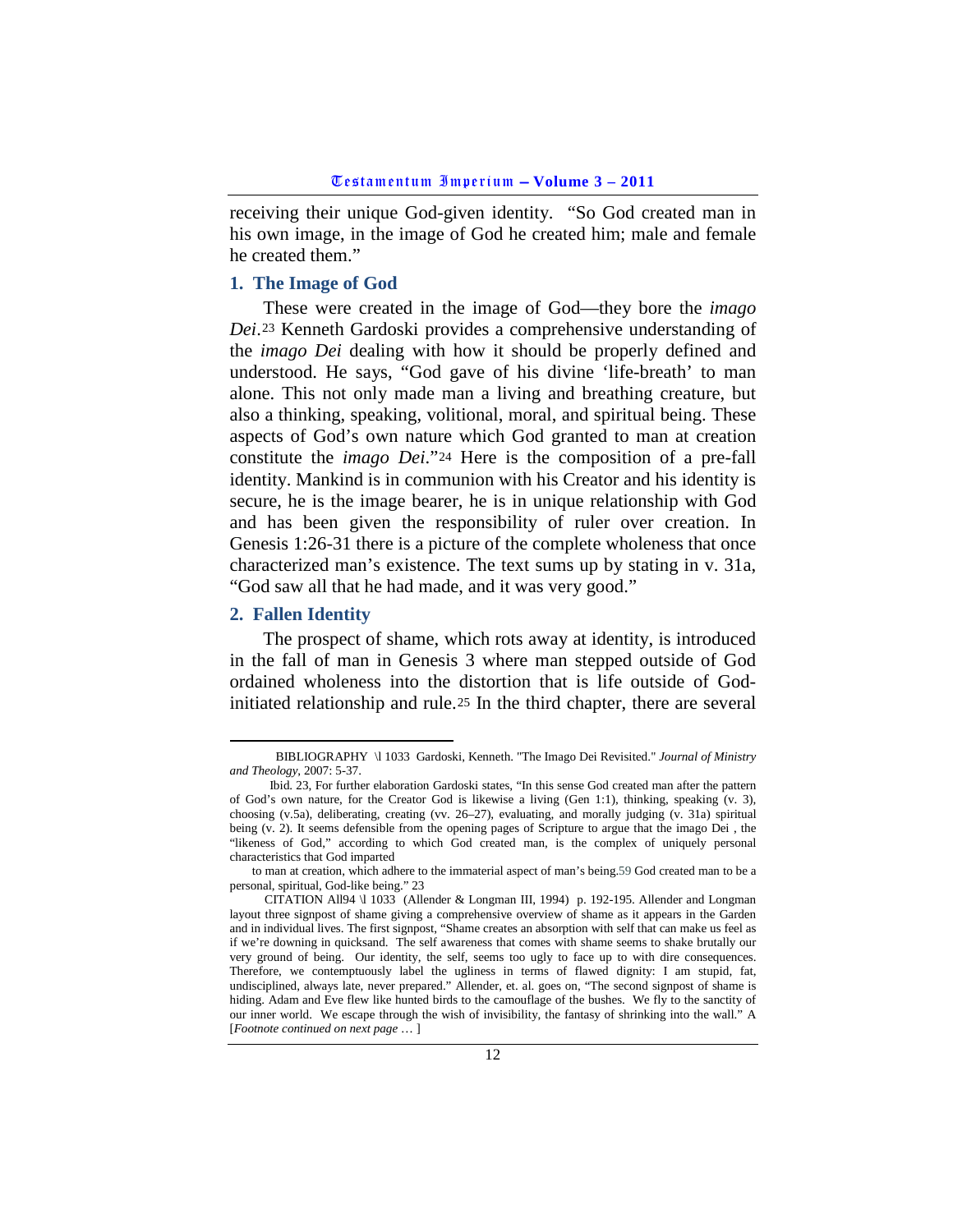verses that provide a description of the dual penalty of secrecy and shame that is so common in the lives of addicts. There is an attempt to self-medicate or to provide solutions outside of God. Genesis 3:7, "Then the eyes of both of them were opened, and they realized they were naked; so they sewed fig leaves together and made coverings for themselves." The transgressors have determined that something is out of order and there is a need, but their solutions are inadequate. Their attempt to realign themselves has fallen short. They added to their misery by utilizing material to repair the spiritual. The secrecy of shame resurfaces as both Adam and Eve, *"*…hid from the Lord God among the trees of the garden*.*" (v. 8) The man responds to God's question, "Where are you?" (v. 9b) by detailing his new condition, "I heard you in the garden, and I was afraid because I was naked; so I hid." (v. 10) It is important to note that the *imago Dei* has not been removed, but Adam's behavior does not resemble someone whose identity is intact. Gardoski details the impact of the fall on the *imago Dei*:

Fallen man now uses the dull and damaged tools of his heart and mind to serve himself, sin, and the devil instead of God. He goes astray from the womb (Ps) 58:3). His heart is deceitful and desperately wicked (Jer 17:9). His mind and conscience are corrupted (Titus 1:15). He is darkened in understanding, excluded from the life of God, ignorant, and hard-hearted (Eph 4:18). He is foolish, disobedient, deceived, and enslaved to lusts and pleasures (Titus 3:3). Yes, the image of God in man remains after the fall, but it is badly marred and in need of restoration and renewal in Christ.[26](#page-12-1)

## <span id="page-12-0"></span>**3. Addiction as Idol Making**

Sin and the fall coupled with the ongoing presence of spiritual warfare in the world has produced the ongoing struggle with idolatry that we observe beginning in the garden. The human heart and the problem of idolatry is described by Edward T. Welch and Gary Steven Shogren in their work entitled, *Addictive Behavior*, "The hearts instinctive plotting in this idol construction is amazing (cf. Rom.1). We know that we are called to imitate God. In short, this means that we are to live for God's glory, not our own. We are to make Him famous, not ourselves. A noble calling to be sure, but we

<span id="page-12-1"></span>third signpost of shame is, "…emotional or physical violence directed against the self or against the one who originally witnessed our fall"

Ibid., 28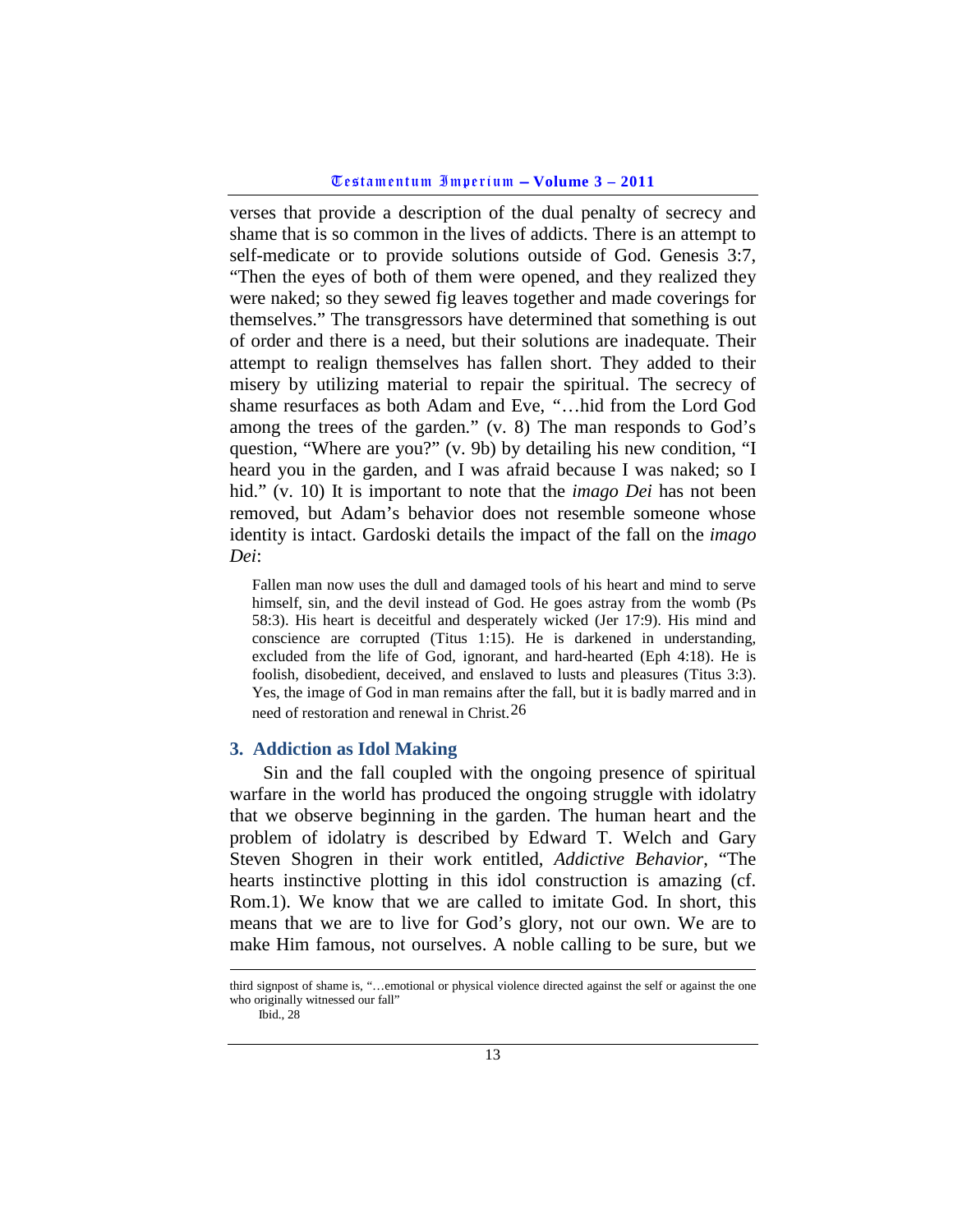choose to forsake it or "exchange" our calling and give glory to idols instead."[27](#page-13-1)

The fallen image bearer clings to created gods in hopes of controlling them but these gods eventually control the person.[28](#page-13-2) Welch and Shogren also make a distinction concerning idols. They posit, "…some idols hook our bodily passions and desires. This subset of addictions includes drugs (legal and illegal), alcohol, sexual sin, and food. These can alter the mind, provide physical pleasure, relieve physical tension, and soothe physical desires […] and these payoffs can be difficult to resist."[29](#page-13-3) The work done to provide a Biblical worldview of addiction gets to the core of humanity's collective 'Achilles' heel'. John Calvin remarked, "The human heart is a factory of idols...Everyone of us is, from his mother's womb, an expert in inventing idols."[30](#page-13-4) Broken image bearers will construct a god that attempts to cover their shame in hopes of restoring them to wholeness. The lie that a tapestry of fig leaves can hide shame is not only a problem that the sex addict struggles with but it is the problem of the human heart. (Gen. 3:7b)

### <span id="page-13-0"></span>**E. Shame and the Addict's Heart**

Crabb and Allender suggest concerning shame:

Shame is the traumatic exposure of nakedness—for example, when a person does something harmful (has an affair), commits a blunder (forgets a wallet), or is caught in some flaw of appearance (smudged mascara). This exposure occurs when we feel the lance of a gaze (either someone else's or our own) tearing open the various cultural, relational, or religious coverings we put on. What is revealed, we feel is an inner ugliness."[31](#page-13-5)

The presence of a fallen identity leads mankind into the practice of idolatry which in itself reveals a broken identity. Now with a fallen identity God sets mankind on a path to redemption—a new identity.

<span id="page-13-1"></span>BIBLIOGRAPHY \l 1033 Welch, Edward, and Gary Steven Shogren. *Addictive Behavior.* Grand Rapids: Baker Books, 1995. 39-40

<span id="page-13-2"></span>Ibid. 40, To further elaborate on the control of idolatry Welch and Shogren also suggests, "Idols, however, do not cooperate. Rather than mastering our idols, we become enslaved by them and begin to look like them. As idols are deaf, dumb, blind, utterly senseless, and irrational, so "those who make them will be like them, and so will all who put their trust in them' (Ps. 115:8). Idolaters loose their moorings, they are lost at sea.

Ibid. 41

<span id="page-13-5"></span><span id="page-13-4"></span><span id="page-13-3"></span>BIBLIOGRAPHY Haverhill Community Church. "The Root of the Problem." October 2, 2011. http://haverhillcc.org/files/RM4TheRootoftheProblem.pdf (accessed November 15, 2012). CITATION All94 \l 1033 (Allender & Longman III, 1994) 195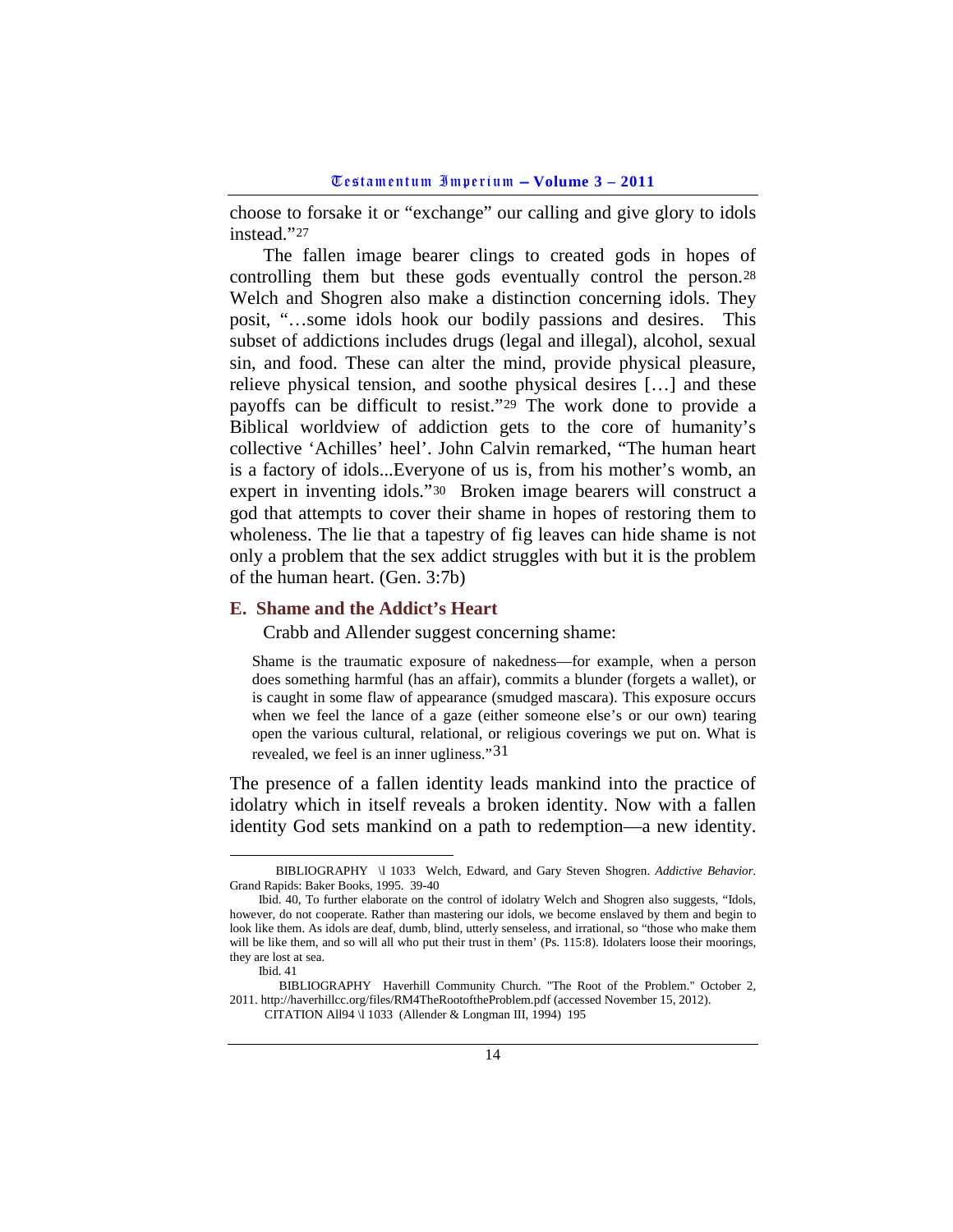God's redemptive trajectory heads towards the incarnation—God himself resolving the problem of sin and its affects by providing redemption. God's instructions concerning idols reveal His heart, "You shall have no other gods before me" (Ex. 20:3) In Exodus 15:11, Moses and Israel proclaim God's unequaled majesty, "Who among the gods is like you, O LORD? Who is like you--majestic in holiness, awesome in glory, working wonders?" At the heart of idolatry is a hopeless reach for imperfection.

The issue of idolatry and addiction has been taken up by Christian practitioners as a key component in a treatment program. Idolatry is not just critical to explain the theological framework of addiction, but it reveals the acute and prevalent nature of sin for all mankind; addicted or not. Crabb and Allender instruct concerning idolatry, "Idolatry is not the by-product of forgetting God; it is the means by which we forget Him. I don't merely misplace God. Instead, I forget God by turning my heart to gods that seem to provide for my soul far better than God."[32](#page-14-2)

## <span id="page-14-0"></span>**F. A Biblical Overview of New Identity in Christ**

The following two examples are taken from the Old Testament Biblical text and highlight God's work of giving new identity to those He calls. The affixing of the new identity was coupled with either the covenant blessing or the reaffirmation of God's blessing. The Godgiven identity was to be a mark of a uniquely different path for the two patriarchs highlighted below.

## <span id="page-14-1"></span>**1. The Grace of a New Identity**

Abraham's story is analogous of identity transition or the acquisition of a new identity. God called Abram out of his homeland and promised to make of him a great nation. (Gen. 12:1-5) Abram followed God and showed faithfulness as well as a propensity to fail. (Gen. 14:17-24; 12:10-20) God made an unconditional covenant with Abram in Genesis 15 concerning his heir and those who would follow. In Genesis 17 God changed Abram's name to *Abraham* meaning '*father of many nations'* and his wife Sarai's name to '*Sarah'*, meaning *princess.* Their identity was changed before the

<span id="page-14-2"></span>CITATION Cra96 \l 1033 (Crabb and Allender 1996) 96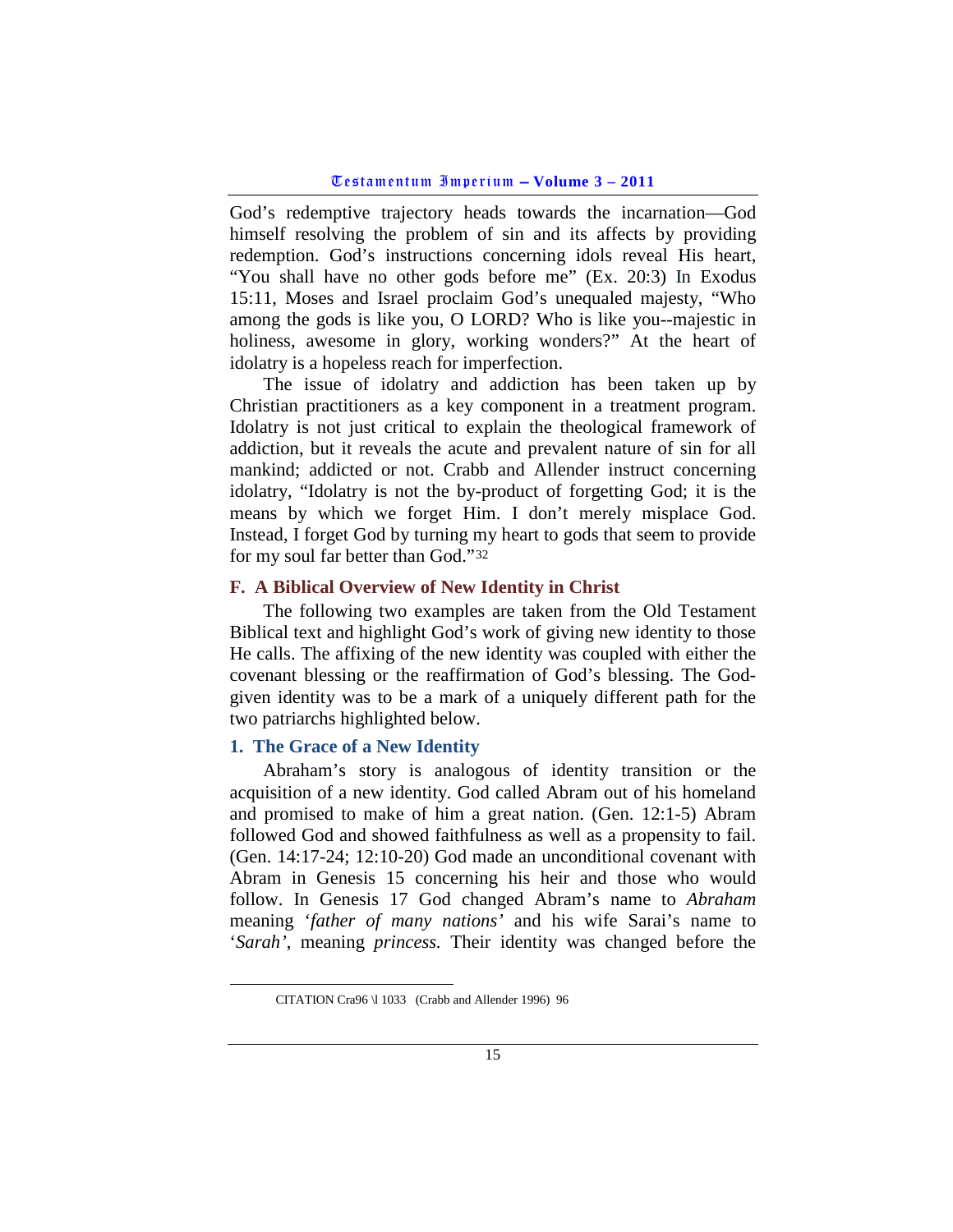fulfillment of the promise. Their names and the mark of circumcision would be a constant reminder of God as the Covenant Keeper. Abraham and Sarah reveal God's predisposition to change the course of an individual's life.

We also observe the transitioning of identity in the life of Jacob. The son of Isaac is changed by God and blessed with a new name. In Genesis 35:9-10, we have the Lord appearing to Jacob whose name means, '*deceiver'.* God changed his name to '*Israel*' meaning, "*he struggles with God"*. Jacob's identity was changed from that of a manipulator to being a repository of the promise. (Gen. 35:11-15) His identity was God-given. Like his grandfather, Jacob received a new name connected to God's promise. The new identity given to these two fallen individuals was grace-initiated by God Himself to fulfill His promise to Abraham and his descendents. Their new identity was meant to be reminders of covenant blessings and ultimate fulfillment.

## <span id="page-15-0"></span>**2. Redeemed from Idolatry**

God must shatter the flawed images that distort His image. He alone redeems a soul plastered with the vestiges of idolatry. There is no doubt that the sexual addict is enslaved to the ongoing power of sin. (Rom. 6:20) Who is able to deliver the addict from the perpetual cycle of sin? (Rom. 7:24) Jesus Christ came in the flesh to fulfill the mission of the Father as announced in Luke 4:16-19. The addict's hope is that Jesus Christ would proclaim as He does in Luke 4:18b, "He has sent me to proclaim freedom for the prisoners…" Carnes' aforementioned sexual addiction cycle resembles an imprisoned soul; a repeated journey into idolatry with the same empty and damaging results. Christ enters the fallen world as the God-Man—He identifies with His brethren. (Heb. 2:17-18) His identification with His brethren made possible the atoning sacrifice for sin and the subsequent pathway of entrance into the family of God for those who were once aliens and excluded. (Eph. 2:11-22) "Both the one who makes men holy and those who are made holy are of the same family. So Jesus is not ashamed to call them brothers.' (Heb. 2:11) New identity has been established based on the covenant-keeping promise of God.[33](#page-15-1)

<span id="page-15-1"></span> <sup>&</sup>quot;For this reason Christ is the mediator of a new covenant, that those who are called may receive the promises eternal inheritance now that he has died as a ransom to set them free from the sins committed under the first covenant." (Hebrews 9:15) It is important to note that the new covenant of Hebrews 9 is the same New Covenant promise outlined in Jeremiah 31:31-36; Ezekiel 36:26-27; 1 Corinthians 11:25 [*Footnote continued on next page* … ]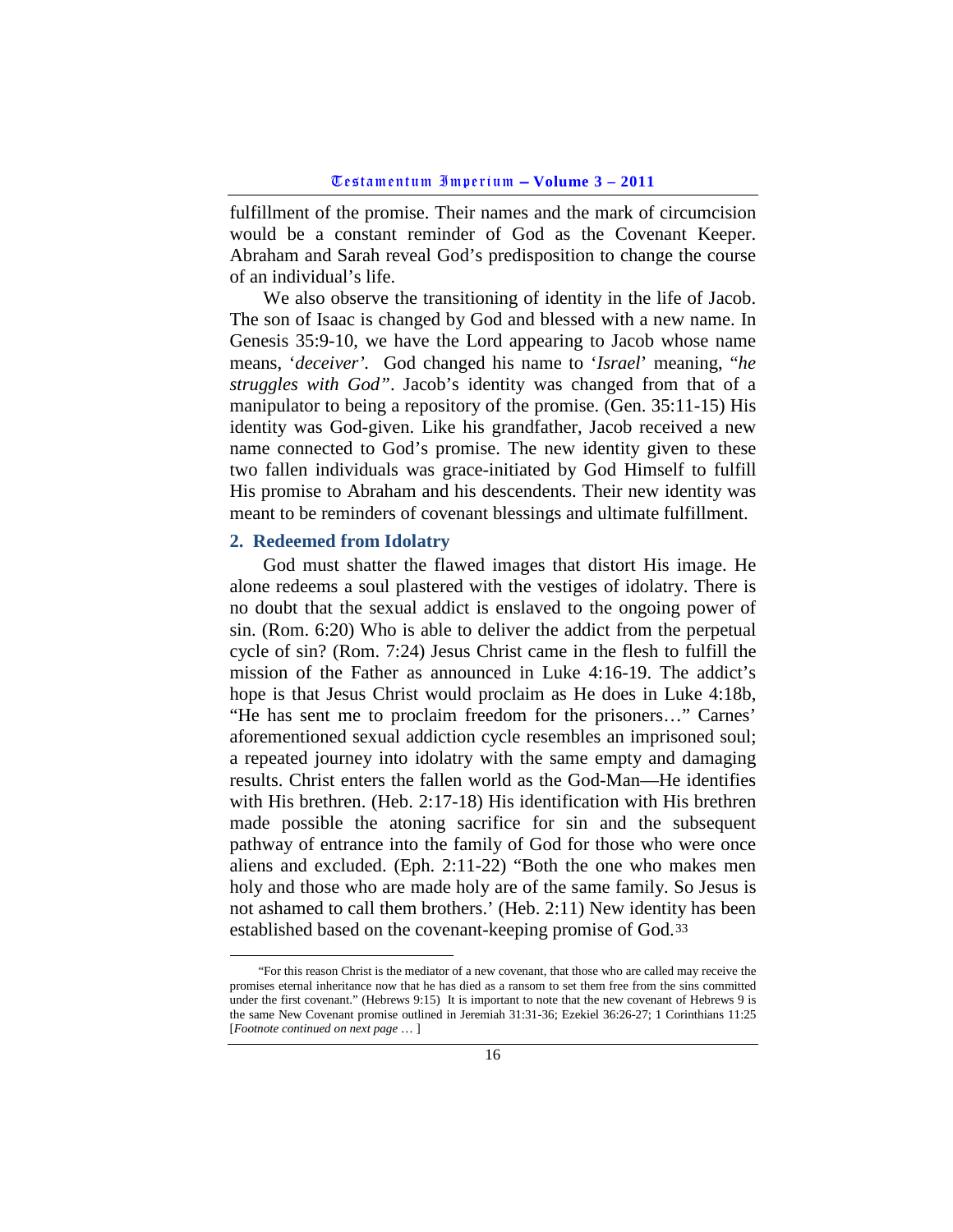# <span id="page-16-0"></span>**3. Identity and Transformation Because of Christ**

The Apostle Paul describes the dichotomy of Adam and Christ in Romans chapter 5. He invokes the original image bearer Adam as the pathway for sin into humanity. (Romans 5:12) Adam's disobedience and idolatry created a divide between God and Adam and his descendents, but Christ bridged the divide through His death on the cross. (cf. v15) Christ was able to sufficiently bear the image of God, "The Son is the radiance of God's glory and the exact representation of his being, sustaining all things by his powerful word." (Heb 1:3) The failure of Adam plunged the race into an identity conundrum, but Christ, the perfect representation of God in human form, provides a new identity for those who believe in Him. (2 Cor. 5:17) The redemptive work of Christ and its impact on broken image bearers is seen in Paul's letter more than any other place in the Scriptures. The sinner is able to take on the identity of Christ because Christ took on the sinner's most pressing deficiency. The Apostle says, "God made him who had no sin to be sin for us, so that in him we might become the righteousness of God." (2 Cor. 5:21)

# <span id="page-16-1"></span>**4. The Core of Addictive Behavior Addressed with the New Identity**

Christ offers the sexually addicted forgiveness and freedom through His death. His victory on the cross and His resurrection does not simply provide a new label for souls looking to forget their past, but there are new possibilities in Christ. The new identity in Christ makes possible the sanctifying work of the Holy Spirit in the lives of the fallen, but redeemed image bearers.

The work of Christ makes possible freedom and change. Revisiting the benefits of the new life in Christ, the Apostle Paul describes the dual realities of freedom and ongoing transformation. The benefits of new life in Christ are set in contrast to old covenant condemnation and shame. The Apostle summarizes the blessings in 2 Corinthians 3:17-18 when he says, "Now the Lord is the Spirit, and where the Spirit of the Lord is, there is freedom. And we, who with unveiled faces all reflect the Lord's glory, are being transformed into his likeness with ever-increasing glory, which comes from the Lord,

and Hebrews 8:8-13. Israel is still the yet future recipient of the covenant blessings but it is important to note that the church receives the overflow blessings of the new covenant.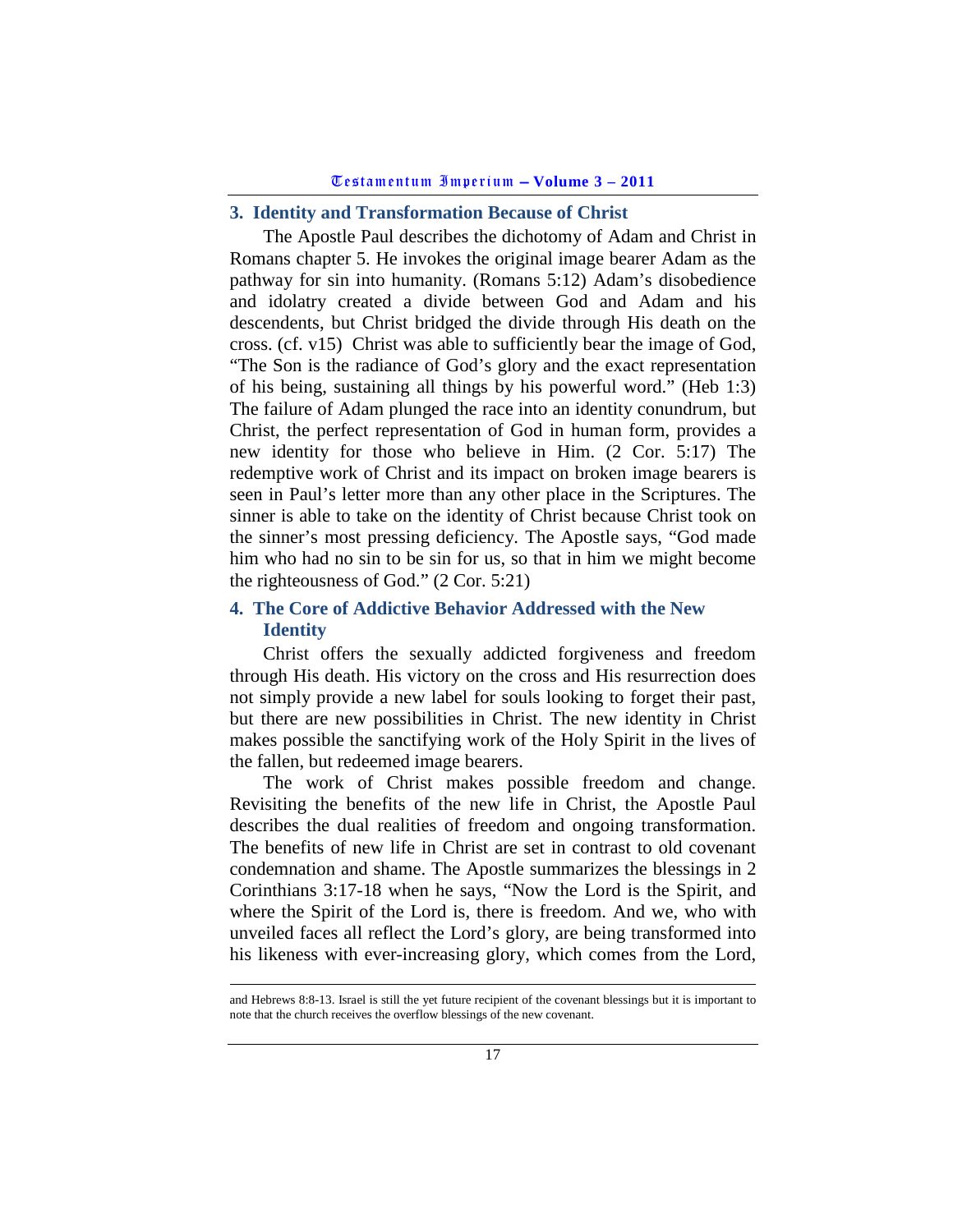who is the Spirit." In this text the redeemed image bearer finds freedom in the new covenant blessings made possible by the permanent transformative abiding of God the Holy Spirit. The Spirit's relationship with the believer not only includes a permanent relationship, but also includes the ongoing Christ-like transformation.

The new identity that Christ gifts to the believer is the process of transitioning from shame-filled idol making to perpetual worship of the one true God. Samuel Southard says, "To know oneself in biblical terms is more than introspection or self-knowledge; it is knowledge of purpose for living and a knowledge of self through the activities and attitudes that fulfill our created purpose."[34](#page-17-0)

The appropriation of the concept of new identity in Christ as an essential element for growth in the life of a Christian is deeply rooted in the New Testament, particularly in the Pauline Epistles. In Paul's letter to the church at Ephesus he writes in a manner that engages the reader's mind by articulating truth in hopes that it will change their walk. He says to the believer, "

You, however, did not come to know Christ that way. Surely, you heard of him and were taught in him in accordance with the truth that is in Jesus. You were taught, with regard to your former way of life, to put off your old self, which is being corrupted by its deceitful desires; to be made new in the attitude of your minds; and to put on the new self, created to be like God in true righteousness and holiness." (Eph. 4:20-24)

In Ephesians 6:11, 13, 16 and 17, Paul uses the Greek prepositional phrase to convey the act of appropriating the invisible apparatus of sanctification and spiritual warfare. [35](#page-17-1) The sequence of taking off and

<span id="page-17-0"></span>BIBLIOGRAPHY \l 1033 Southard, S. (1989). *Theology and Therapy, The Wisdom of God in a Context of Friendship.* Dallas London Sydney Singapore: Word Publishing. 47

<span id="page-17-1"></span>Robert C. Roberts writes about Pauline Psychotherapy a chapter in Care for the Soul: Exploring the Intersection of Psychology and Theory. There is a section on Ephesians 4;22-24 and Colossians 3:12- 14, "Put on, take off, put away. "Put off (apothesthai) your old nature belongs to your former manner of life and is corrupt through deceitful lusts, and be renewed in the spirit of your minds, and put on (endysasthai) the new nature, created after the likeness of God in true righteousness and holiness" (Eph 4;22-24 RSV). Endysasthai and apothesthai strongly suggest the donning an doffing of garments. The old anthropos is like an outfit of clothing that, with the birth of the new anthropos, becomes disposable: the old shoes, leggings, shirt, hat and so on, can be taken off, and the new ones put on. This is clearly something that the person or persons in question do, and the Pauline psychotherapist will want to know how this action is performed…The clothing metaphor, along with Paul's talk about God's having created the new anthropos, suggests that Pauline therapeutic action is best thought of not as aspiring after an ideal, but as exploiting a perfection already present." BIBLIOGRAPHY \1 1033 Roberts, Robert C. "Outline of Pauline Psychotherapy." In *Care for the Soul; Exploring the Intersection of Psychology and*  [*Footnote continued on next page* … ]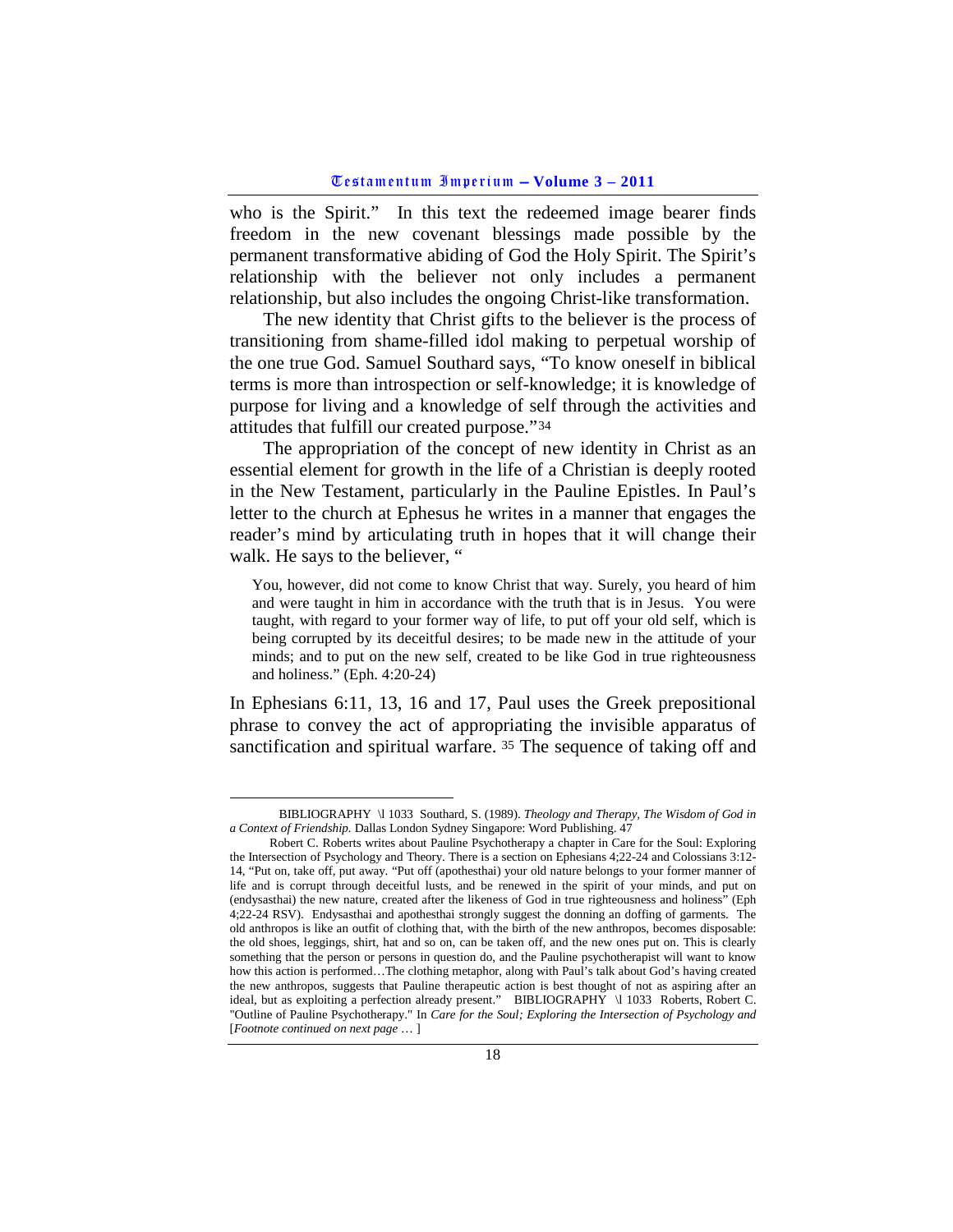putting on are cognitive and spiritual exercises that suggest the ongoing realization of new identity and new actions that follow. The Apostle uses a similar exercise in the book of Colossians when he implores the church at Colossae to consider the reality of the finished work of Christ in their everyday walk. Paul uses similar language and sequence in Ephesians 4 and Colossians 3:1-11.

Here Paul establishes the relationship between the believer and the atoning sacrifice of Christ—His death, burial and resurrection and the believer's connection to the redemptive event. In Colossians 3:1-4 there is the admonition to reflect on Christ's death as necessary for current sanctification and also for eschatological hope. He follows in verse 10 with the instruction, "...and put on the new self, which is being renewed in knowledge in the image of its Creator." Paul revisits the imaging process where the once broken image bearer is changing into the likeness of the Creator. He drives the point home in verse 11 where identity is front and center. The transcending reality of a life hidden with Christ in God (cf. 3:3) is that it supersedes ethnicity, religious heritage, and social status as Christ is all, and is in all. (Colossians 3:11)

The sex addict deals with the core issue of shame as they find new identity and learn to put on Christ as one puts on an article of clothing. Although the instructions from Paul may sound simplistic, it is by no means a trivial endeavor. The application of a new identity in Christ addresses the shame sourced in an unresolved past and unmanageable present. New identity in Christ makes possible a change in core belief about one's self—the new relationship presents a challenge to old relationships that were based on shame, secrecy and idolatry. Paul illustrates the power of a changed identity when he says, "I have been crucified with Christ and I no longer live, but Christ lives in me. The life I now live in the body, I live by faith in the Son of God, who loved me and gave himself for me." (Gal. 2:20)

 $\overline{a}$ 

*Theology*, by Mark R McMinn and Timothy R. Phillips, 134-163. Downers Grove: Intervarsity Press, 2001. 142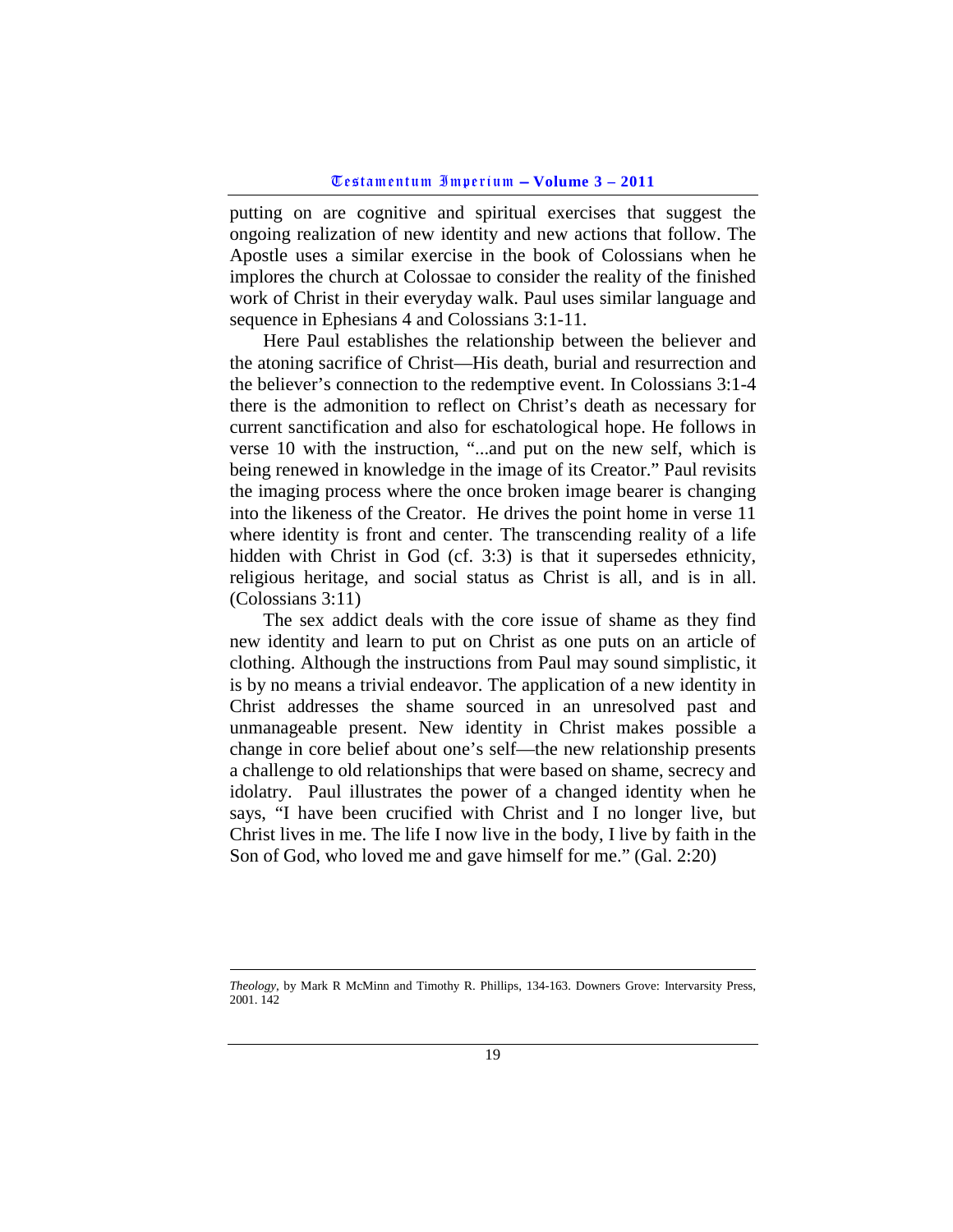## <span id="page-19-0"></span>**G. A Brief Look at Some Secular and Christian Counseling Models**

## <span id="page-19-1"></span>**1. Recapitulation**

Samuel Southard proposes a way of engaging in Christian counseling utilizing an emphasis on attitude and action. His premise is laid out,

The combination of authentic action and loving attitude is a major goal of counseling. In fact, it is the reason for many appointments with a counselor in the first place. People are troubled because they do not understand why they feel one thing and do another, or they report that actions are mechanical and that feelings are dead."[36](#page-19-2)

He goes on in a chapter entitled, *The Incarnation Divine Attitudes in Human Action* to highlight the Christian doctrine of the incarnation and how knowledge of the unique and empowering reality of who Jesus Christ is and what He has done must be utilized to address individual attitudes and actions.[37](#page-19-3)

Southard uses a model called 'recapitulation', which was originally developed by Irenaeus, an early church father. He defines the model by stating, "Recapitulation is the process by which a person identifies the deadness of self—in which attitude and actions are not united—and accepts Christ's life as the power and model for the union of attitudes and actions within self."[38](#page-19-4) There are four stages in the recapitulation model starting with the first stage when the counselor reviews the counselee's history as, "Adam", the human in the flesh who failed because of the temptations that are common to all humanity."<sup>[39](#page-19-5)</sup> The second stage in the recapitulation model is, "emotional identification". Southard says that this is the congruence of Jesus with our deepest feelings, proclaimed in Hebrews 4:14-16

BIBLIOGRAPHY \l 1033 (Southard. 1989) 24

<span id="page-19-5"></span><span id="page-19-4"></span><span id="page-19-3"></span><span id="page-19-2"></span>Ibid., 24, Southard elaborates on his understanding of the incarnation as a central component in understanding and treating the individual. He says, "It is impossible to read any passage of Scripture about the Incarnation without a proclamation that attitude and action are combined. This should be enough to make the incarnation central in any form of human counsel because the problem of attitude/action is so troublesome. But of greater importance is the unique way in which Christian faith combines attitude and action in a person—Christ Jesus. His life, death, and Resurrection combine attitude/action by combining divinity with humanity."

Ibid., 26

Ibid., 28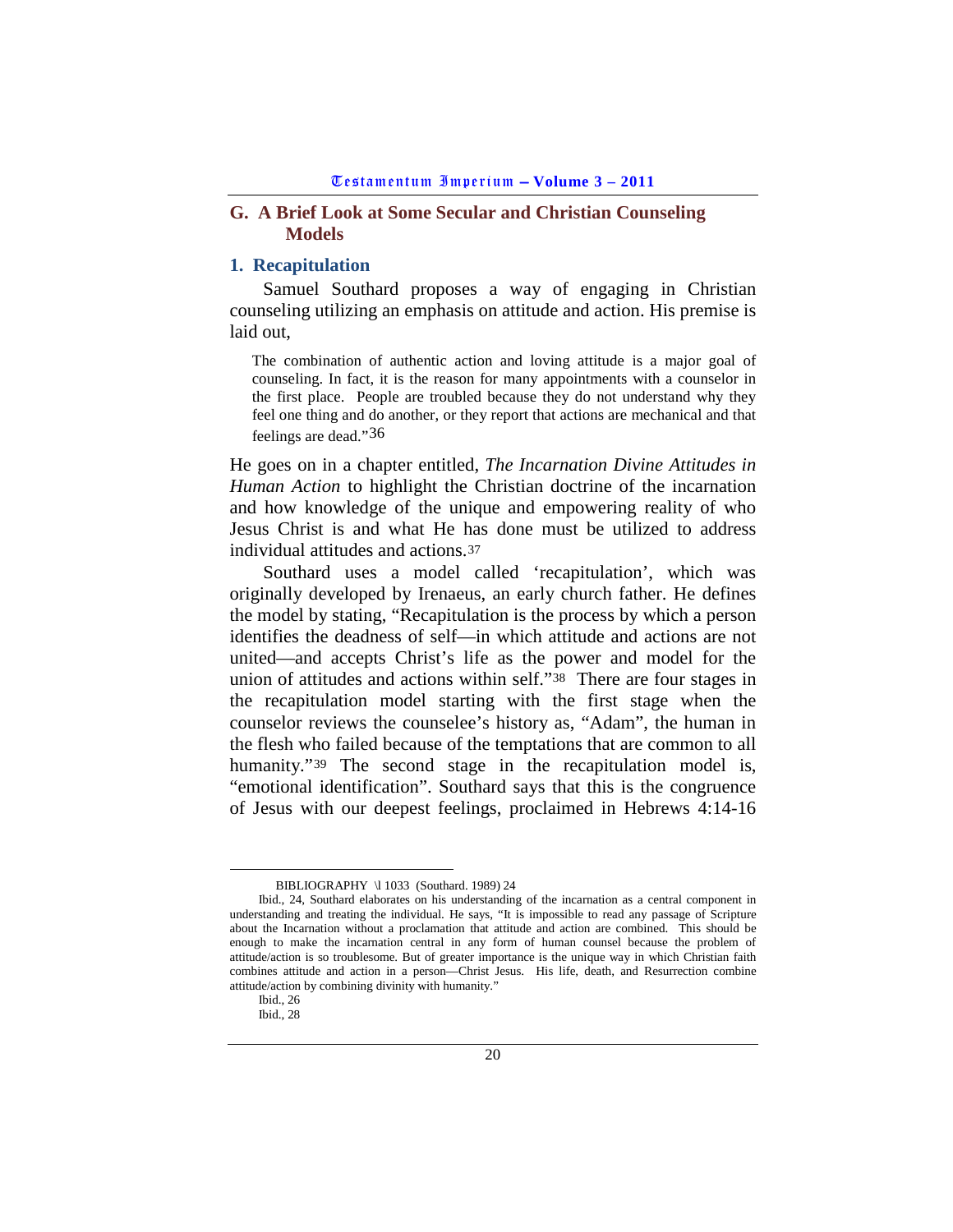and 5:7-8." [40](#page-20-1) Stage three involves the study of the life of Christ as an answer to temptations that we have faced as fallen human beings.[41](#page-20-2) In the fourth and final stage in this model, the individual is brought to the point where they, "…accept his [Jesus'] success over temptation as a viable alternative in our lives." He sums up the final stage;

In Pauline terms, the old Adam, with whom we identify, was tempted and yielded. Jesus as the new Adam was tempted and endured in obedience. Christ has transformed the Adamic failure into a renewed possibility for us to share in the divine life. We are like Christ when we live by his endurance and obedience. Every significant moral or spiritual decision becomes an occasion for the development of communion and obedience with God.<sup>[42](#page-20-3)</sup>

Hope for the sexually addicted is found in the person and work of Christ. Southard argues for the uniting of attitude and action so that our lives replicate the humanity of Christ and we experience the supernatural power that effects our motivation to produce fruit of the Spirit in our character.<sup>[43](#page-20-4)</sup> One who is greater than our heart and the sin that so easily entangles it must be Savior over sin and our desire to reproduce sinful aspirations. It seems that Southard is utilizing the Cognitive Behavioral Therapy model infused with the sequential redemptive work of Christ.

#### <span id="page-20-0"></span>**2. Cognitive Behavioral Therapeutic Model**

Concerning the Cognitive Behavioral Therapeutic model<sup>[44](#page-20-5)</sup> Zuehlke, et.al suggests that the process within this model, "…is about

<span id="page-20-2"></span><span id="page-20-1"></span>Ibid., 29, "This step in recapitulation is similar to the passion narratives, which do not present Jesus as a Socratic figure who looks upon death philosophically, but as a person with the full range of human emotions, which included grief, love, anger, and anguish—yet without sin."

Ibid., 30

Ibid., 33

Ibid., 42

<span id="page-20-5"></span><span id="page-20-4"></span><span id="page-20-3"></span>Anderson, et. al. give a description of Cognitive Behavioral Therapy which is a widely utilized approach to counseling and one that may be instrumental in assisting the sexual addict integrate new identity in Christ as part of changing their core beliefs. Again, this would fit into a comprehensive approach that includes an ongoing discipling community. The Cognitive Behavioral Therapeutic sequence is listed below:

<sup>1.</sup> First, the client is helped to see the connection between negative thoughts, the emotions they create, and the behaviors that follow.

<sup>2.</sup> Then the client is taught to recognize and monitor negative thoughts or distortions of reality. Thoughts or beliefs leading to negative feelings and improper response to life are identified as ineffective or dysfunctional.

<sup>3.</sup> Next, the client examines the evidence for and against such distorted thinking or perceptions of reality. What does the evidence indicate? Is this thinking true or false, rational or irrational, [*Footnote continued on next page* … ]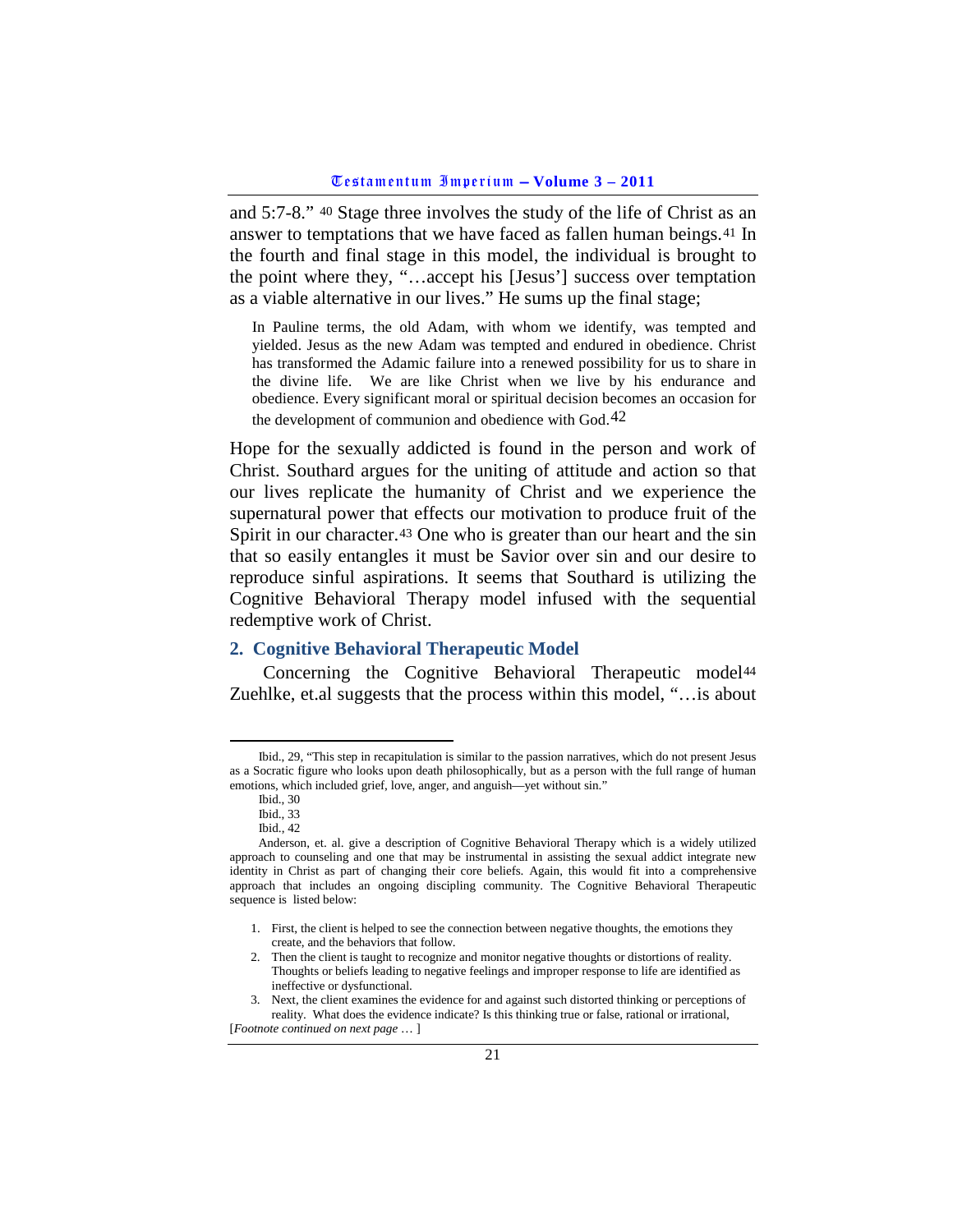as close to the description of the concept of Christian repentance as you can get."[45](#page-21-2) The fruitfulness of using this model is that it allows a counselor to get to the core of the individual's belief system where identity is formed and managed. If the Christian counselor is intent on being Christ-centered in whatever model they utilize then there should be much more than mere introspection and unveiling, but an invitation to repent.

#### <span id="page-21-0"></span>**3. Dynamic Therapy Model**

Dan Allender provides a broad overview of three therapeutic models. He first presents the Dynamic Therapy model, which is primarily concerned with three key issues: "(1) unconscious motivation, (2) repressed traumatic/fantasized memories, and (3) the importance of the transference relationship for healing."[46](#page-21-3) According to Allender, the task of the dynamic therapist is to release repression and give access to the unconscious, thus freeing up choice and increasing creativity.[47](#page-21-4) This model is intent on gaining access to any traumatic events that may have placed the counselee on the path they find themselves.

# <span id="page-21-1"></span>**4. Recovery Movement Model**

Next is the Recovery Movement Model which is shaped by group meetings that provide a set time, agenda, community and accountability. Allender mentions, "Through the recovery group, individual therapy, and the literature of the movement, she [a patient used as an example by Allender] learned for the first time about (1) shame and her dysfunctional family, (2) boundaries and taking care of herself, and (3) addiction and "doing the steps."<sup>[48](#page-21-5)</sup> In the recovery

- 4. If the client concludes that what has been believed is not true and that his or her perception of reality was not right, then the client must substitute new ways of thinking and responding.
- 5. Finally, the client is helped to identify and change the inappropriate assumptions that predisposed him or her to distort the experience in the first place. CITATION And00 \l 1033 (Anderson, Zuehlke, & Zuehlke, 2000) 106

<span id="page-21-3"></span><span id="page-21-2"></span>Ibid.,106 (Allender and Crabb. 1996) p. 90

<span id="page-21-5"></span><span id="page-21-4"></span>Ibid. 91 Ibid. 106

biblical or unbiblical? Is the client going to continue to think in this way, to believe what is being thought, and to act accordingly or will the client change? This is decision time.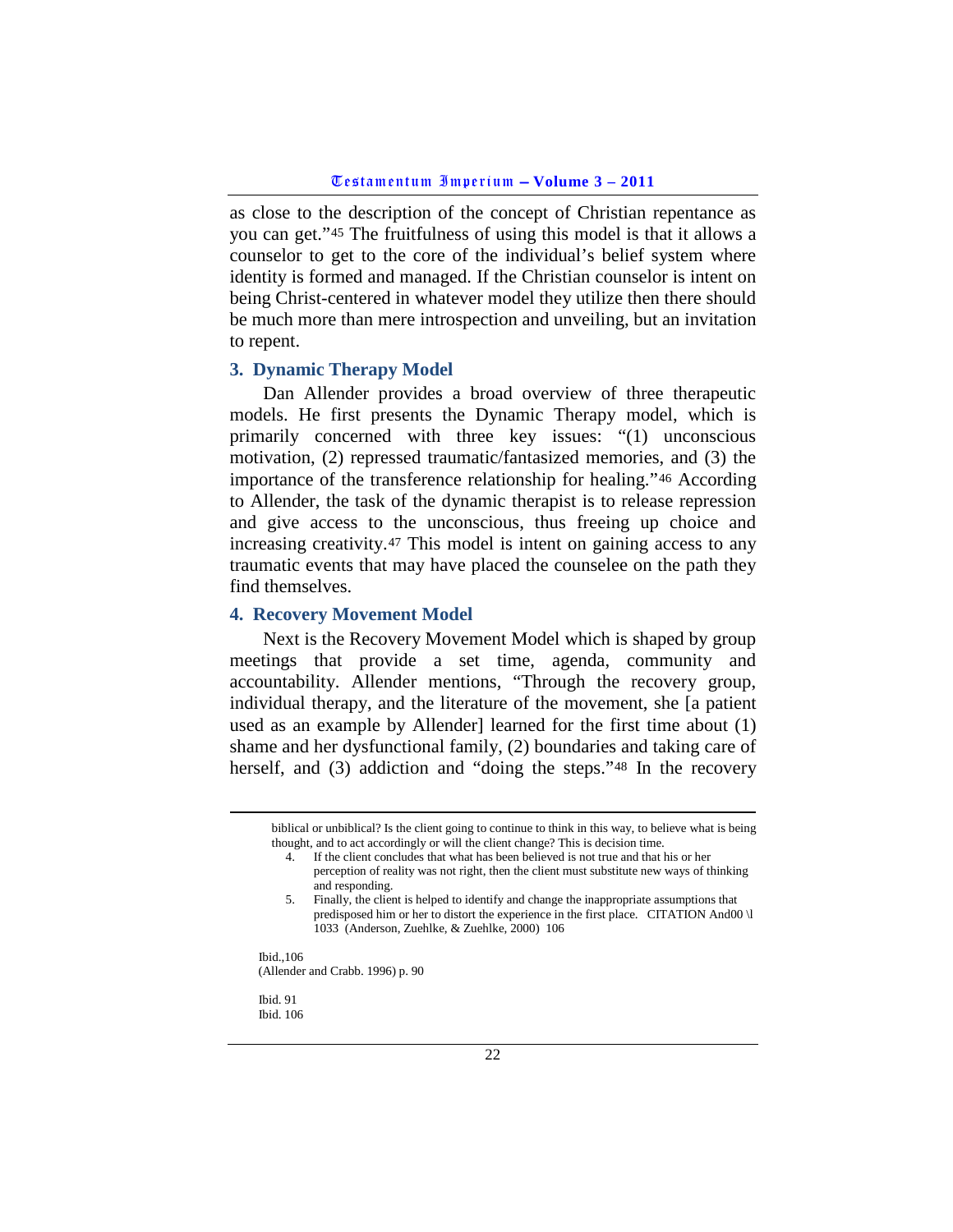movement, the Twelve Steps of Alcoholics Anonymous serves as a passageway to recovery dignity, hope and self-confidence."[49](#page-22-1) This is probably the most popular addiction recovery model.

### <span id="page-22-0"></span>**5. Spiritual Intervention Model**

Thirdly, the Spiritual Intervention model emphasizes the presence of evil inhabitants in the heart of an individual even after conversion.[50](#page-22-2) A general overview of this movement suggests: "(1) discerning satanic footholds and strongholds, (2) deliverance through a truth or power encounter with indwelling demonic forces, and (3) binding evil through spiritual discipline." [51](#page-22-3) In this system a foothold or stronghold must be exposed, or the Christian will inevitably be defeated and continue to live in despair. The practitioner must locate the demonic influence and its entry point. Allender further clarifies the position of Spiritual Intervention counseling with regard to sin, "We are responsible for the individual sin, but the real problem is not the sin behavior, but the driving force behind it. The real problem is demonic—not suppression of truth, not a willful pursuit of gods of our own making, and not a refusal to repent."[52](#page-22-4) The addict is set free through a supernatural deliverance—in the same way that Jesus cast out demons these practitioners set out to war against the kingdom of evil.

Allender provides a critique of the aforementioned models which is not a total dismissal of the models, but a thoughtful perspective using the lens of the Biblical text. With regard to the Dynamic Therapy, he suggests that the model does not lead one to come face to face with God as the conclusion and hope for the presenting sin issue. This model also elevates human dignity rather than delving into the heart and its depravity. God is primarily seen as an ally to support the healing process.[53](#page-22-5) God and the truth of His word provide healing in brokenness. The counselee must come to a point of dealing with their own propensity to create idols if they are to experience healing and

Ibid. 108

<span id="page-22-3"></span><span id="page-22-2"></span><span id="page-22-1"></span>Ibid. 121 Ibid. 121

<span id="page-22-4"></span>Ibid. 124

<span id="page-22-5"></span>Ibid. 102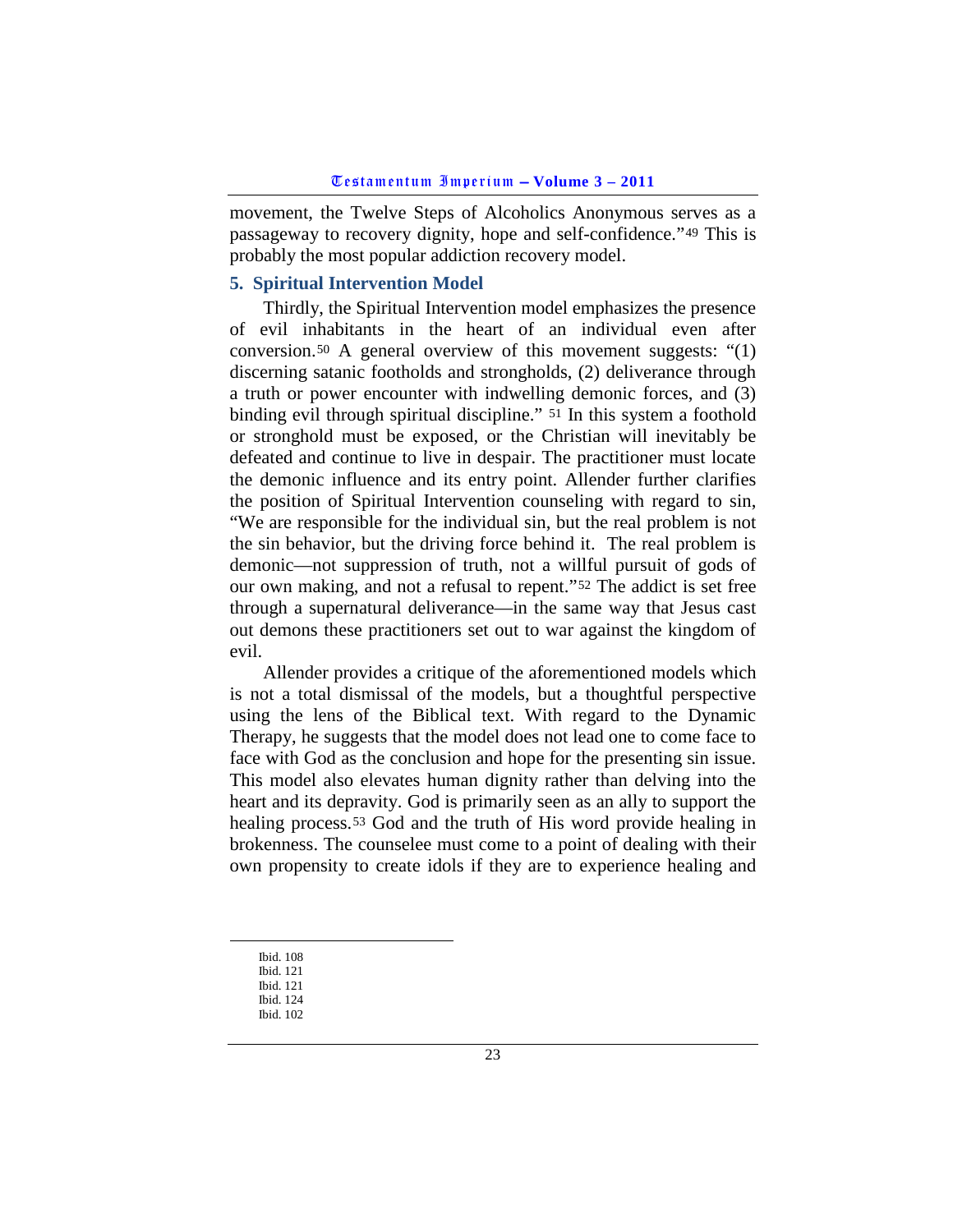restoration. "Healing the soul requires the disruption of or most deeply imbedded lies and illusions.["54](#page-23-0)

His evaluation of the Recovery Movement pivots on its view of shame. The Recovery Movement's denouncement of all forms of shame creates a problem for the Biblically literate. The presence of shame is not always negative as it can be an indicator that we have put our faith in a god who is not God.[55](#page-23-1) Recovery Movement advocates also holds that addiction is life-long and commitment to a recovery group is essential for the addict to remain sober. Allender seems to challenge the notion that addiction is not the addict's fault or their shortcoming.[56](#page-23-2) At the heart of Biblical counseling is an understanding that no matter how an individual has been victimized, true freedom from an addiction requires brokenness before God and entrances into Christ-centered community. Allender is sympathetic to the Recovery Movement model with a few adjustments. Regarding the Recovery Movement he says;

In other words, the recovery movement was a legitimate effort to reform the church, but it has become an alternative that has weakened our view of idolatry, systematized sanctification (in the Twelve Steps), and removed some elements of paradox and mystery. The recovery movement has created community on the basis of shared shame in specific addictions rather than on the basis of confessing that each of us is an adulterer and a murderer redeemed by Christ.[57](#page-23-3)

The third critique from Allender is of the Spiritual Intervention model. He suggests that this model may dismiss an individual's past, their story or the influence of the flesh. The deliverance therapists minimize the importance of grappling with the past as raw material that Satan and his forces can use to deceive, lie and accuse.[58](#page-23-4) There is an unhealthy focus on spiritual warfare. Allender sums up the adherence to a Spiritual Intervention model, "Demanding heaven now through some methodology or some person." There is the temptation under this model to become so vertically minded that deliverance

Ibid. 103

Ibid. 109

<span id="page-23-4"></span><span id="page-23-3"></span><span id="page-23-2"></span><span id="page-23-1"></span><span id="page-23-0"></span>The Recovery Movements understanding of addiction holds to three assumptions, 1) everyone is addicted to something, 2) no one ever becomes totally unaddicted, and 3) freedom in (not from) addiction is a lifetime process of "doing steps." The Recovery Movement defines addiction, "An addiction, according to this view, is not our fault—it is a given existence. Our responsibility is getting into recovery." (Crabb and Allender, 1996). 114

Ibid., 116

Ibid., 133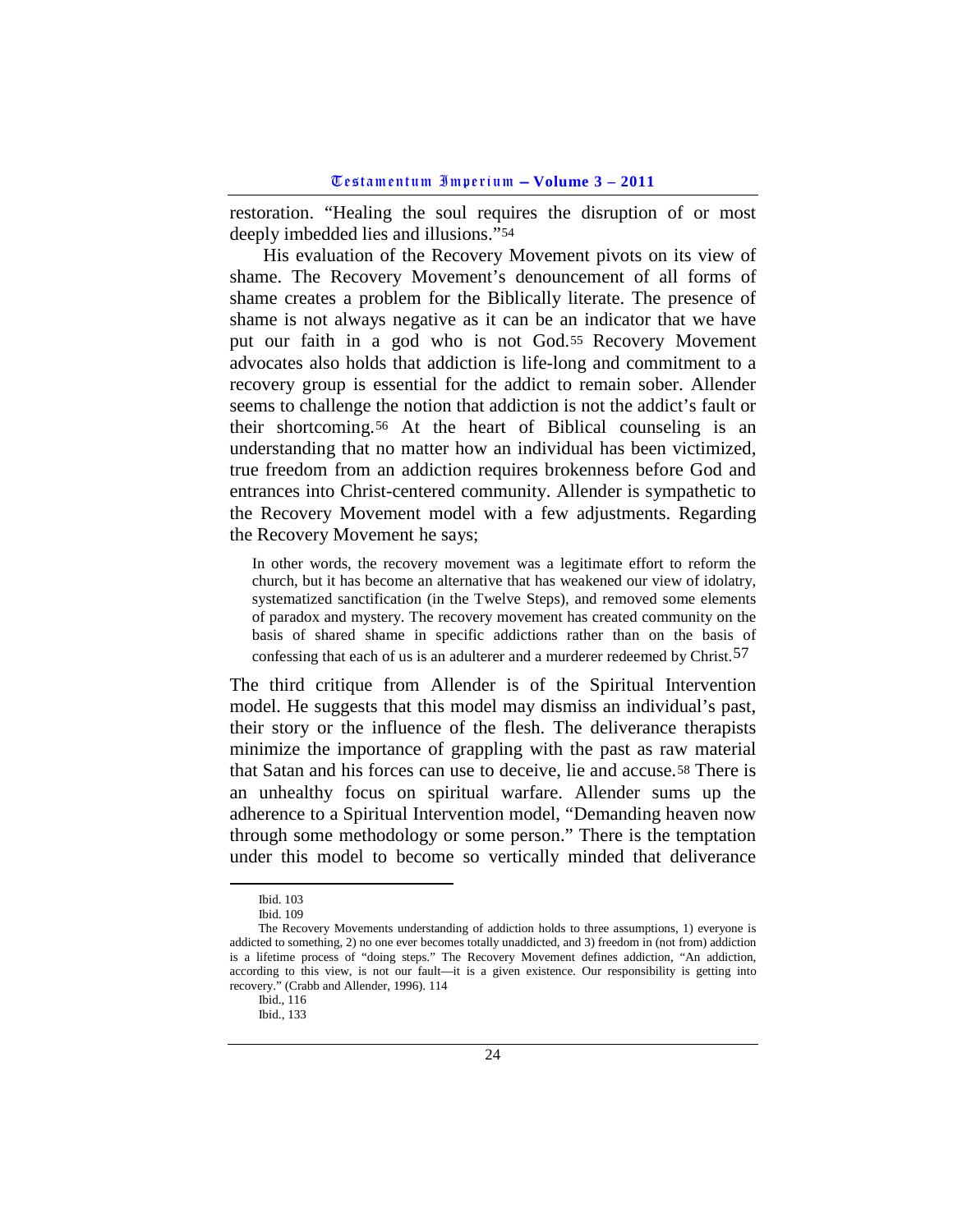therapists lose sight of the power and importance of the horizontal (or non spiritual) element shaping life for good or evil.[59](#page-24-1) A healthy balance considers the person's history as well as the spiritual dynamic at work—both require the Savior's intervention.

### <span id="page-24-0"></span>**6. Using Models Wisely**

He sums up his assessment and critique of these three models by stating, "The soul is healed not merely through more insight (dynamic therapy), deeper conviction and shame-free encouragement (recovery therapy), or in greater deliverance from evil (spiritual intervention). The soul is healed as we grow in faith, hope and love through prophetic truth, priestly community, and a kingly movement into the war of love."<sup>[60](#page-24-2)</sup> The Christian counselor is not restricted by one model, but he or she must determine that any therapeutic goal leads to an encounter with God and His challenge to their propensity to create idols in hopes that the momentary anesthetic (sexual addiction) will nudge them past traumatic and unresolved shame.

The three models provide the pastoral counselor or practitioner with ways of getting to the core of the sexual addict's heart where real restoration can occur. The emphasis on getting to the past trauma of the soul, the integration of fellowship and accountability as necessary for spiritual growth and then the knowledge of spiritual warfare is important for any practitioner at whatever level of education, experience or exposure. If the conveyance of the new identity in Christ is an essential component in the appropriation of freedom from addiction then whatever tool is utilized, it is imperative that the core beliefs of the sex addict is challenged. Southard's recapitulation model may be fruitful for addressing the attitude and actions of the addict. The four phases of recapitulation are grounded in the person and work of Christ and may be an important addition to whatever model one chooses to help the sex addict in their quest for freedom.

<span id="page-24-2"></span><span id="page-24-1"></span> Ibid., 133 Cf.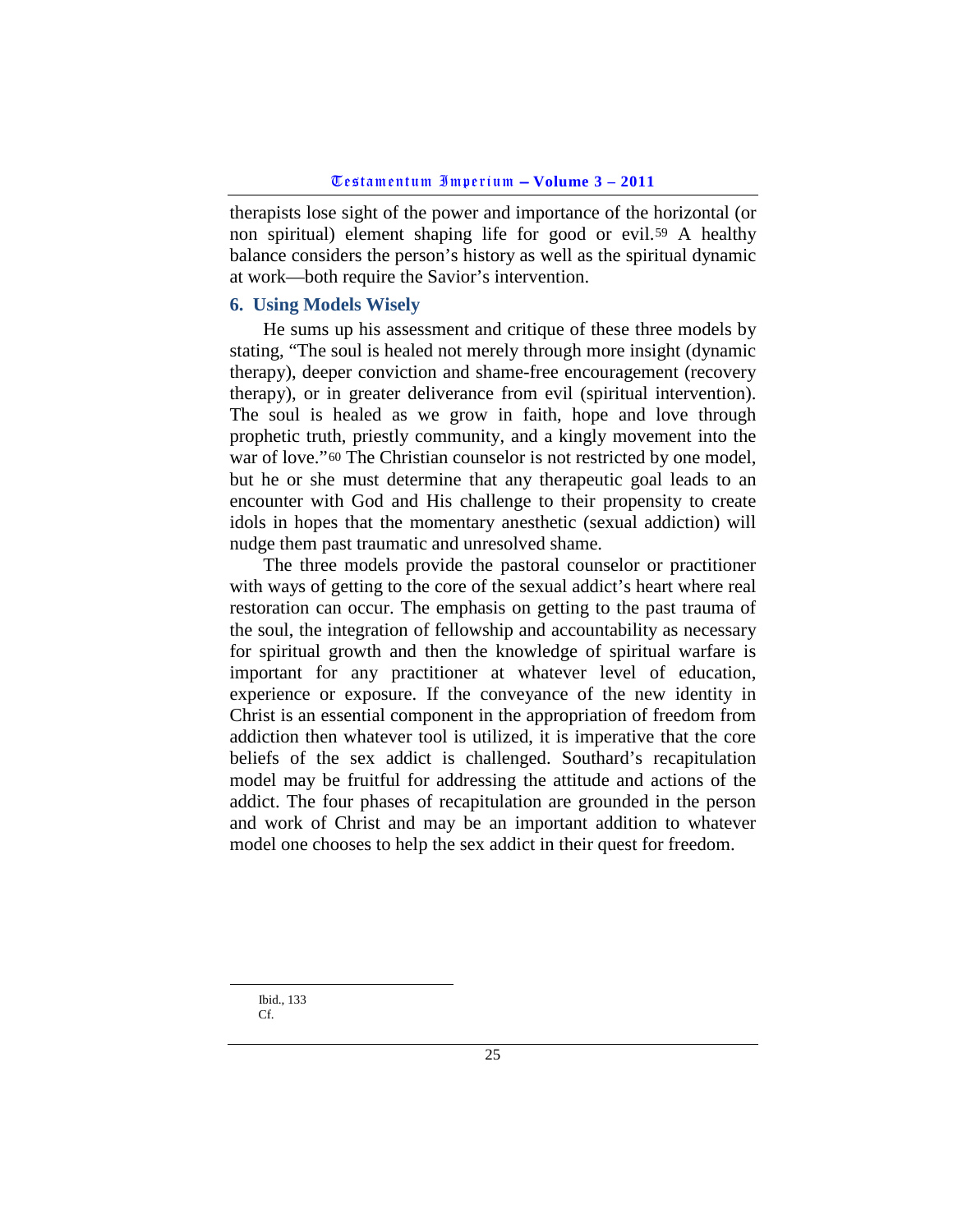# <span id="page-25-0"></span>**H. A Way Forward: Integrating Psychology and Biblical Counseling**

# <span id="page-25-1"></span>**1. Psychology and the Church**

The topic of psychology and its use within church or within evangelical circles is a controversial one to say the least. A helpful book referenced previously is *Christ Centered Therapy, The Practical Integration of Theology and Psychology*. In this text, Terry and Julie Zuehlke along with Neil Anderson have addressed the burning question of integration—should the committed Christian counselor utilize the Bible alone when dealing with a topic like sexual addiction or should they utilize psychology which they define and clarify,

In a narrow sense, psychology is simply the study of the human mind and how it functions. A broader definition includes related matters such as emotions, identity, personality, and relationships. Because humans are complex beings, it is vital for members of the helping professions to understand not only how the brain functions (neurology) but also how the mind works (psychology).[61](#page-25-2)

The field of Christian counseling has received a great deal of attention over the years and with that attention there are great resources available to pastors who find themselves in contact with individuals looking for help with addictions. The prospect of helping the sex addict is an additional challenge to the Christian counselors who themselves may be unconvinced that sexual addiction is a real diagnosis. The uninformed practitioner may dismiss this kind of addict as merely an individual living in sin. They may also neglect the reality that treatment includes more than Bible study. Zuehlke, et al provides a broad framework of Christian counselors which may be of benefit to those who are looking to jump into therapeutic outreach for those struggling with sexual addiction. The four categories and a brief description are as follows:

- 1. *Bible –Only Counselors.* These Christian counselors see the integration of psychological principles as unwise at best, and these principles are not used when religious concerns are addressed in the therapy hour.
- 2. *Closed Counselors.* This therapist is a Christian in private or personal life but believes that open expression of and attention to spiritual issues should not occur in a psychotherapy session.

<span id="page-25-2"></span>Ibid., 11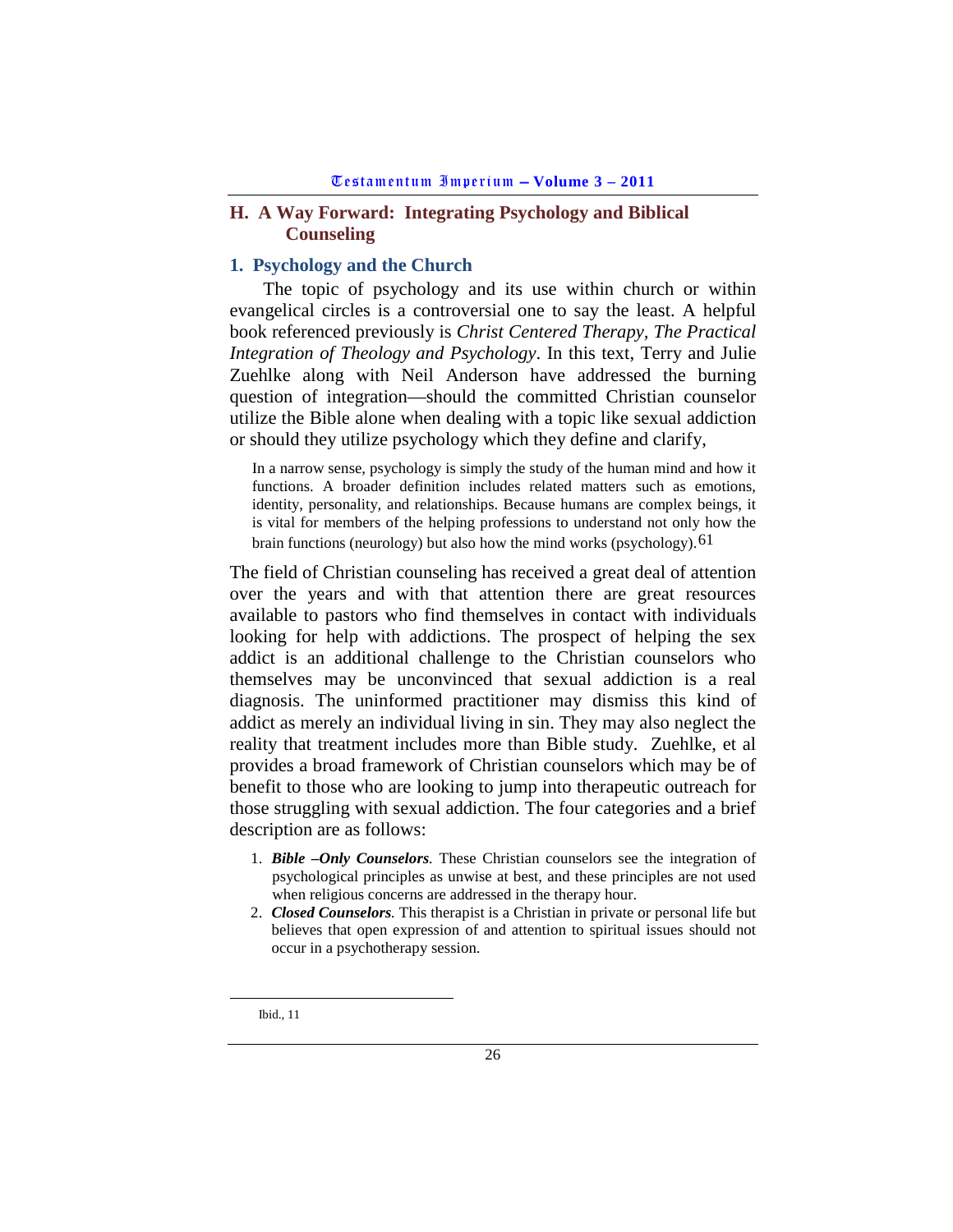- 3. *Closet Counselors*. Counselors who adopt this approach may have integrated their expressions of faith with psychological principles but for various reasons do not openly demonstrate this fact in the therapy session.
- 4. *Conjoint Counselors*. Therapists in this category are most likely to accomplish the multidimensional goals for counseling in a Christian setting; they utilize explicit expression of the spiritual aspects of life in a treatment plan, along with psychological assessment and treatment techniques. These therapists take a balanced approach to counseling.  $62$

# <span id="page-26-0"></span>**2. A Helpful Approach for Reaching the Sexually Addicted**

The *Conjoint Counselor* seems especially suited to handle the complexities of sexual addiction. Adherents to this approach incorporate the physical, psychological, and spiritual as they address mental health from a Christian worldview.[63](#page-26-2) Zuehlke et al. state that this approach combines the ministries of counseling and discipleship providing the most advantageous environment to get to the heart of the counselee and deal with mankind's propensity to create idols.

The pastor's or therapists' understanding of the addiction cycle, the addict's rationale and the overall addiction system are vitally important when it comes to a treatment plan for the sex addict. As previously stated, Christian therapy involves more than the memorization of Scripture verses that remind the addict of who they are in Christ. The complexity of the problem requires a host of resources. The practitioner that integrates the best that psychology offers within a Christ- centered framework will provide their client with the most comprehensive therapy available. The conjoint counseling approach doesn't undermine the truth of Jesus Christ and the gospel. The use of the scientific understanding of human physiology allows the practitioner to comprehensively treat addiction—bringing the best to address the complexity of addiction. Being able to minister to the sexually addicted using both the truth of the gospel and the observations of science is of infinite value to free the sex addict from his chains.

<span id="page-26-2"></span><span id="page-26-1"></span> Ibid.,71 Ibid.,81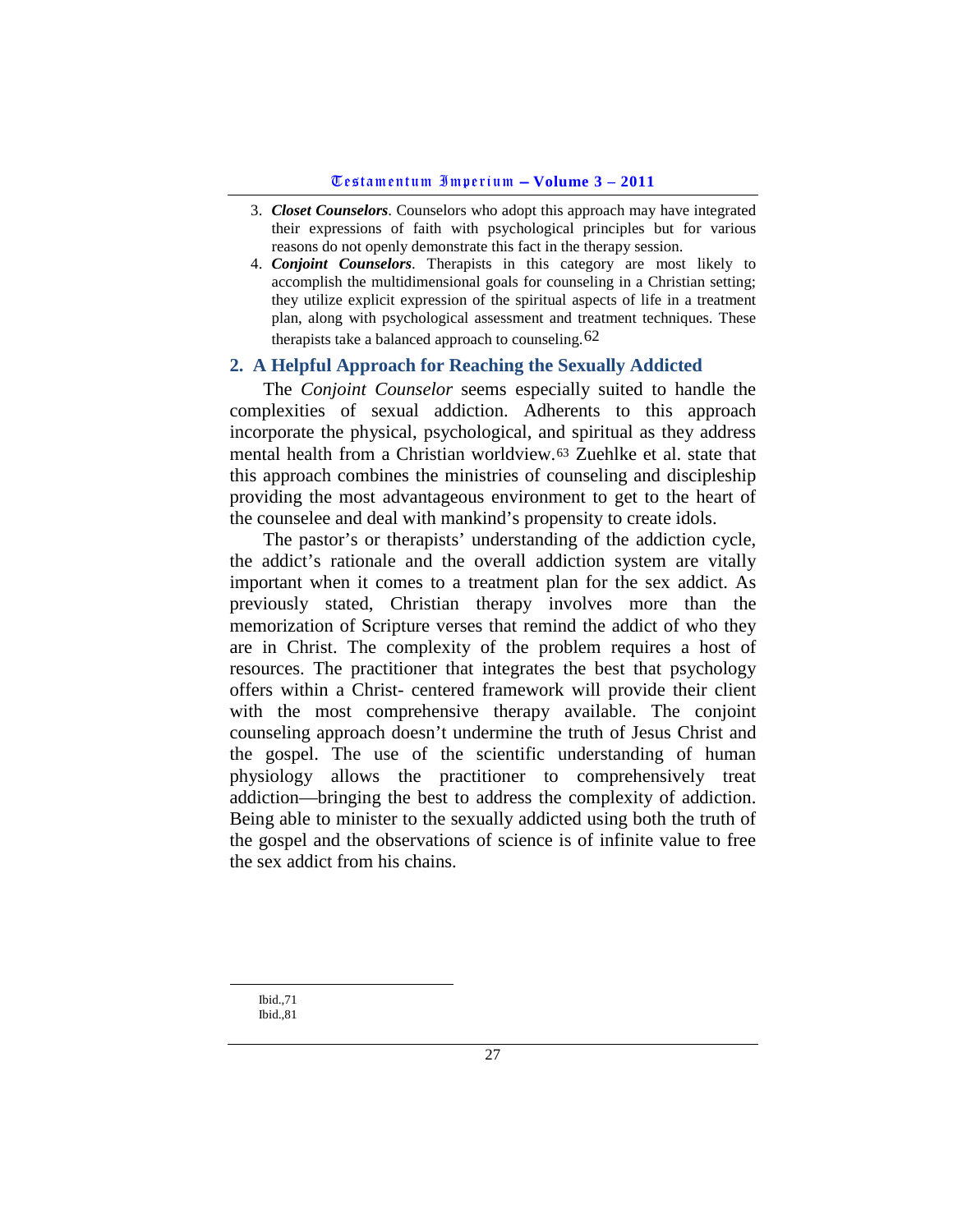### <span id="page-27-0"></span>**I. Help for the Sexually Addicted: Treatment Centers**

## <span id="page-27-1"></span>**1. Bethesda Workshop**

There are many Christian treatment centers set up to treat the sexually addicted. The following centers are scattered, but have taken a *Conjoint Counseling* approach to treat the sexually addicted. One example is Bethesda Workshop is located in Nashville, Tennessee and is a treatment center which has taken an eclectic approach to reaching and helping the sexually addicted with recovery. There is a 'Statement of Faith' on their website which details their Biblical worldview. A snapshot of their statement of faith gives a summation of their gracebased approach—it states;

Bethesda Workshops is a distinctly Christian program. We believe that Jesus is Lord, the son of the Living God, and that He died for the sins of the world. We believe in Christ's virgin birth and His bodily resurrection. We affirm the Bible as the inspired Word of God provided for our instruction, example and encouragement. We believe individuals are saved by grace through faith and that baptism is the outward sign of one's acceptance of the free, undeserved gift of salvation. No sin is so deadly as to separate us from the love of God, and forgiveness is offered to all who accept Christ as their personal savior. We believe Christians are called into personal relationship with God the Father, God the Son, and God the Holy Spirit, and that they live out their relationship in daily transformation into closer likeness of Christ.<sup>[64](#page-27-2)</sup>

Their statement of faith is foundational to their work and models the Biblical worldview that's necessary to meet the sexually addicted where they are and to lead them to a place of healing in Jesus Christ. They incorporate several treatment models into their overall plan. Many of the models are well known and some have recently received more exposure; Bowenian Model<sup>[65](#page-27-3)</sup>, Cognitive-behavioral therapy model (Twelve Steps), and bibliotherapy.[66](#page-27-4)

<span id="page-27-4"></span><span id="page-27-2"></span>BIBLIOGRAPHY \l 1033 Bethesda Workshops. *Bethesda Workshop.* 2010. http://www.bethesdaworkshops.org/professionals/position-papers/ (accessed November 15, 2012).

<span id="page-27-3"></span>Psych Page. *Psych Page.* 2011. http://www.psychpage.com/learning/library/counseling/bowen.html (accessed November 15, 2012). A brief synopsis of Dr. Bowen's theory on family therapy: " The pioneers of family therapy recognized that current social and cultural forces shape our values about ourselves and our families, our thoughts about what is "normal" and "healthy," and our expectations about how the world works. However, Bowen was the first to realize that the history of our family creates a template which shapes the values, thoughts, and experiences of each generation, as well as how that generation passes down these things to the next generation…Bowen's theory focuses on the balance of two forces. The first is *togetherness* and the second is *individuality*. Too much togetherness creates *fusion* and prevents individuality, or developing one's own sense of self. Too much individuality results [*Footnote continued on next page* … ]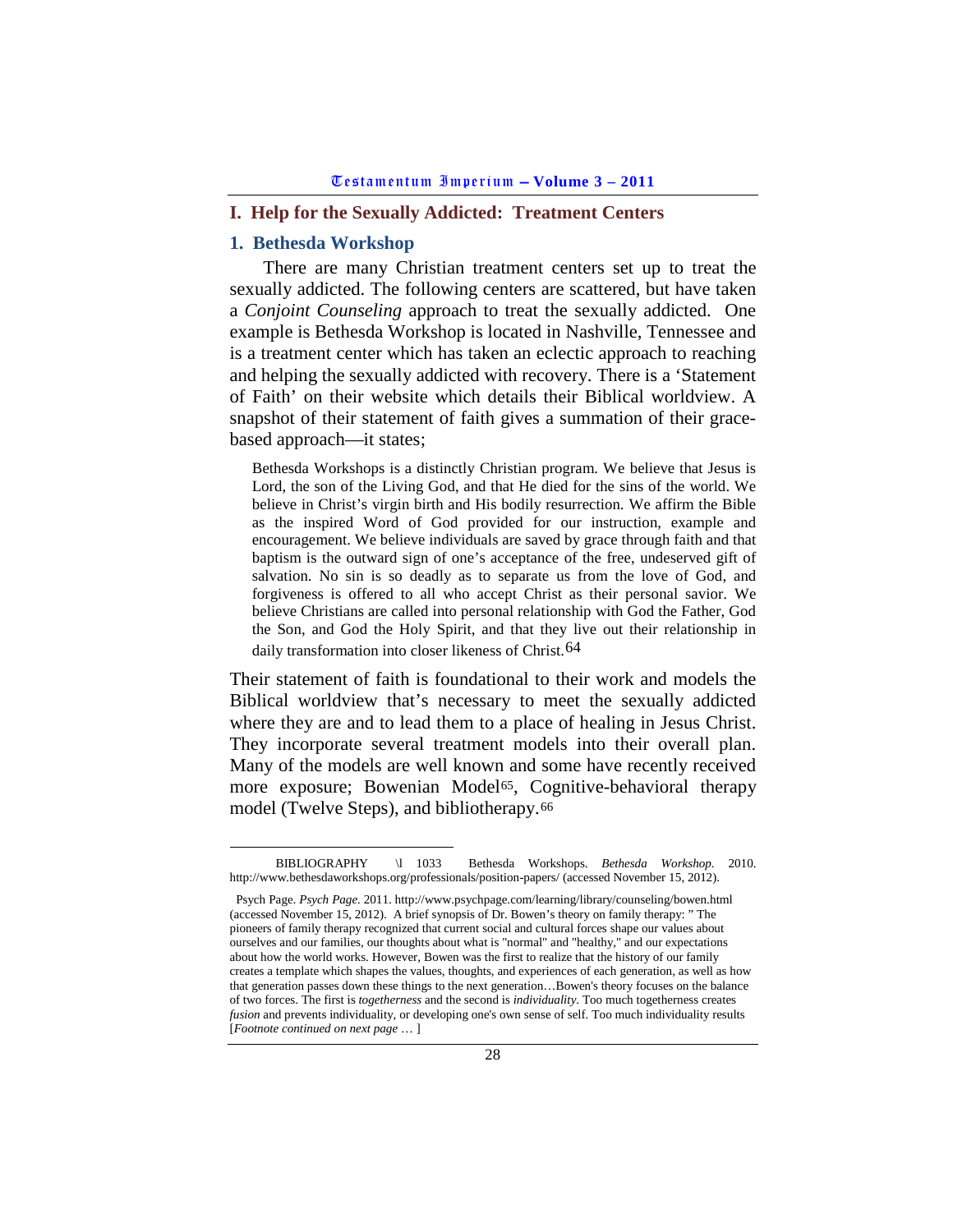To sum up the treatment model, Bethesda uses a trauma-based model—they explain, "…we believe trauma (in its broadest sense) is the root compulsive sexual and relationship behavior. Simply stopping the problematic behavior isn't enough without healing the woundedness that drives it."[67](#page-28-1) Bethesda Workshop offers workshops, Twelve Step groups, counseling for the Co-Addict<sup>[68](#page-28-2)</sup> as well as referral and an aftercare program. Bethesda Workshop provides a comprehensive approach which should be administered alongside an effort to integrate individuals into a community context like a local church or other community designed to assist in the growth and recovery of the individual.

### <span id="page-28-0"></span>**2. Pure Life Ministries**

There are a number of treatment facilities that provide a live-in recovery program for the sexually addicted. Pure Life Ministries located in Dry Ridge, Kentucky offers a 6 to 12 month program for men who are dealing with sexual addiction.[69](#page-28-3) The program provides intense accountability and treatment by trained Biblical counselors. This particular ministry falls under the *Bible Only Counselor* and utilizes Biblical principles to lead men and women towards freedom over various forms of sexual addiction. Pure Life Ministries states its purpose below;

In fulfilling our call, Pure Life Ministries is founded upon the authority of the Word of God as the supreme and all-sufficient Truth for overcoming sin. We unashamedly preach a message of repentance unto salvation. Everything we do—whether in our counseling programs, our speaking ministry, the distribution of our books and resources—all these things are based on the Word of God, with

CITATION Bet10 \l 1033 (Bethesda Workshops, 2010)

<span id="page-28-2"></span><span id="page-28-1"></span> Ibid., Bethesda Workshop defines the "Co-Addict" as, "A "co-addict" is simply one who is (or has been) in a significant relationship with an addict – in this case, a sexual addict. "Co-addict" describes a type of relationship in the same way that "aunt and niece" describes a certain connection."

<span id="page-28-3"></span> BIBLIOGRAPHY \l 1033 Pure Life Ministries. *Pure Life Ministries.* 2012. http://www.purelifeministries.org/about/about-us (accessed November 15, 2012).

in a distant and estranged family. Bowen introduced eight interlocking concepts to explain family development and functioning, each of which is described below."

BIBLIOGRAPHY \l 1033 Fitzgerald, Jane. Encyclopedia of Mental Disorders. 2012. http://www.minddisorders.com/A-Br/Bibliotherapy.html (accessed November 15, 2012). Dr. Fitzgerald defines bibliotherapy, "bibliotherapy is an adjunct to psychological treatment that incorporates appropriate books or other written materials, usually intended to be read outside of psychotherapy sessions, into the treatment regimen."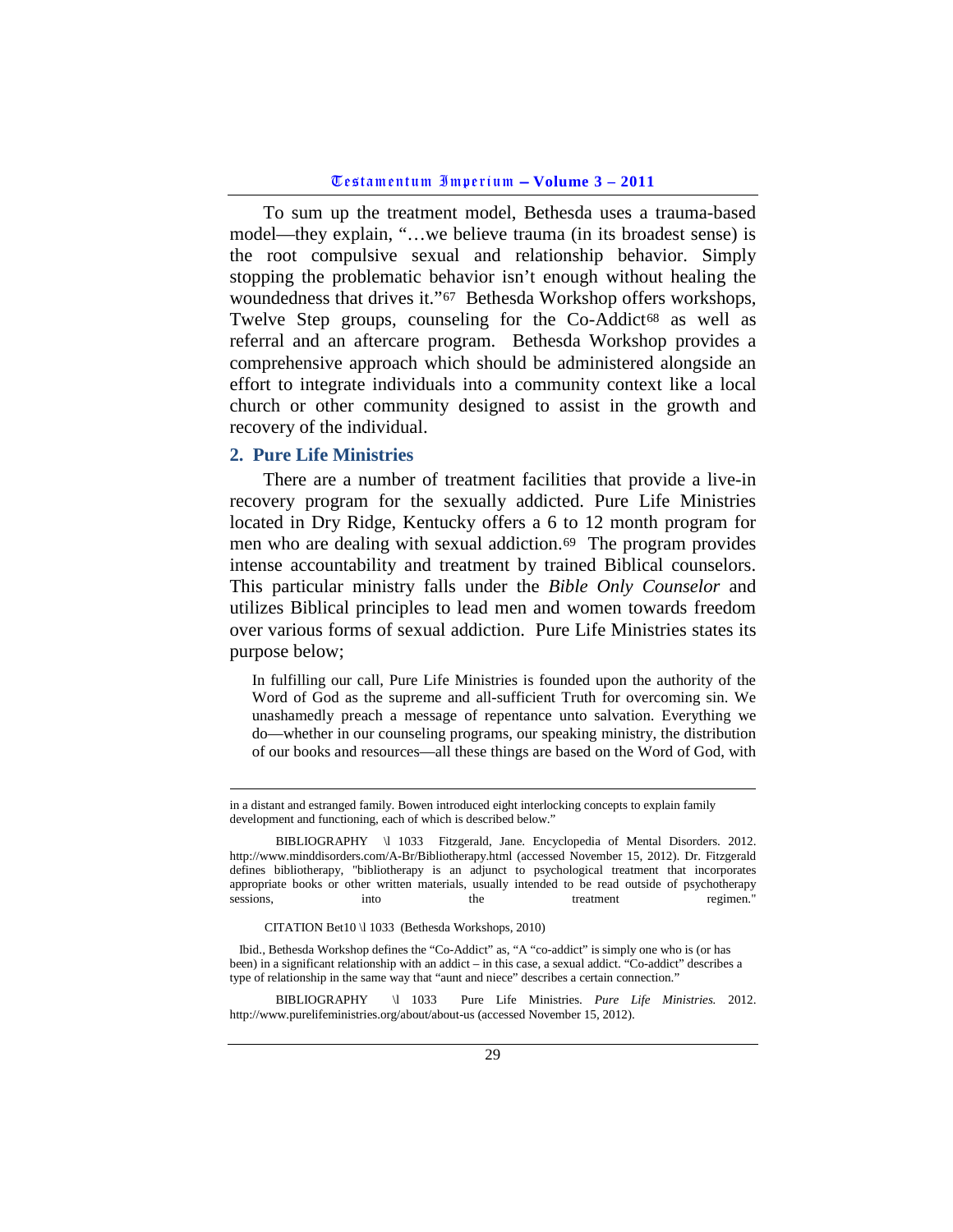the goal of leading others to victory over sexual sin through a deeper life in God.[70](#page-29-1)

In addition to a 'live-in' program, Pure Life Ministries also sponsors an 'at-home' program which is designed to assist those struggling with sexual addiction as they move toward healing. One of the most prominent features of this ministry is their weekend seminars aimed at addressing the epidemic of sexual promiscuity affecting the church. Pure Life Ministries provides what appears to be an intensive discipleship/accountability ministry to the sexually addicted using the power of relationships, workshops, spiritual disciplines as well as technology to start the healing process. This particular ministry has a far reach as the Founder and President; Steve Gallagher has been writing and preaching about the topic for some time now.

## <span id="page-29-0"></span>**3. Harvest USA**

Ibid.

This ministry was originally established to reach the homosexual community in Philadelphia in 1983 and today finds itself reaching the full spectrum of individuals struggling with sexual sin. These are individuals dealing with sexual sin as well as addiction of various kinds and levels of intensity. This organization's doctrinal statement captures the essence of their outreach. The unique aspect of this particular entity is that it partners with the local church for the purpose of training staff and to equip members to reach this very large target group. Harvest USA affirms the following, "We believe the Church is the primary instrument God has chosen to use in ministering the reconciliation and wholeness Christ won at the cross. At the same time, believing that the Lord takes up all kinds of instruments into His hand for the perfecting of His people, we are thankful for genuine help for people struggling with sexual sin from whatever quarter it comes."<sup>[71](#page-29-2)</sup> The training of the church is pivotal—a ministry like Harvest USA may be a pathway for some to get into therapy. The work and emphasis of an organization of this kind should not be underestimated—they are targeting the core issues encroaching on communities, churches and families.

<span id="page-29-2"></span><span id="page-29-1"></span>BIBLIOGRAPHY \l 1033 Harvest USA. *Harvest USA.* http://www.harvestusa.org/index.php?option=com\_content&view=article&id=363&Itemid=42 (accessed November 15, 2012).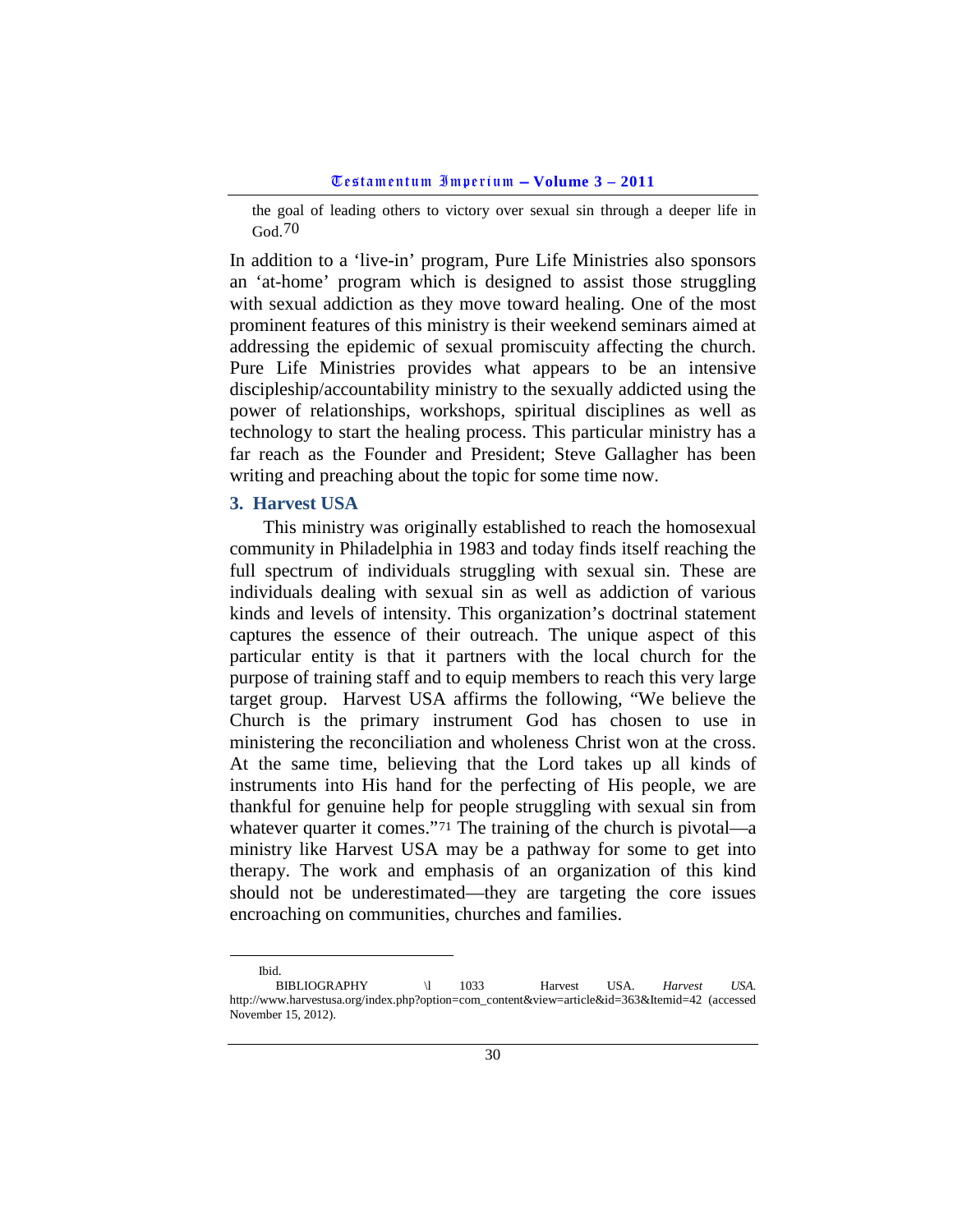## <span id="page-30-0"></span>**4. L.I.F.E. Ministries International**

Lastly, Sue Moore of L.I.F.E Recovery International provides a recovery model which puts an emphasis on the power of relationships. The recognition of the effectiveness of relationship is seen mostly in the use of the Twelve Steps Recovery Movement. Sexual Addiction usually finds its impetus within the broken boundaries of harmful relationships lead to this life long struggle of addiction. She makes an extended statement that is important to reference because it crystallizes the proper perspective on the process of recovery from addictive behavior. She says;

God often heals cancer and other physical ailments instantaneously because doing so does not compromise the overall health of our physical body. In the case of addiction, however, an instantaneous healing would compromise our overall emotional and mental health. Such an experience would teach us that our deepest emotional conflicts (that are at the core of our addictive condition) can be healed in isolation and this is not possible. This would be a lesson that is counter-productive to God's design for us, as He has created us for intimacy with Himself, with His Son Jesus and with each other. We were wounded in relationship; therefore God has chosen to bring healing through relationship.[72](#page-30-1)

Moore's statement brings the significance of community and relationship front and center. The effectiveness of a loving church family in the overall treatment plan for the sexually addicted Christian is a critical piece. She has developed the LTRM (L.I.F.E. Time Recovery Model). This model as advertised seeks to provide proven addiction recovery using information gathered from a biblical and clinical framework. There is an emphasis on the intensive program rolled out the first year of recovery. This model incorporates journaling, group support, counseling, support group sponsor and a myriad of other tools used to assist the addict in what will probably be a lifelong victorious struggle.[73](#page-30-2) This particular ministry seems to be one of the most comprehensive treatment programs out there. These programs are just a sampling of what is available to those who are dealing with shame and bondage to the addiction cycle and system.

<span id="page-30-2"></span><span id="page-30-1"></span>BIBLIOGRAPHY \l 1033 Moore, Sue. "Freedomeveryday.org." *L.I.F.E. Ministries International.* 2001-2012. http://www.freedomeveryday.org/downloads/LTRM.pdf (accessed November 15, 2012).

Ibid., 8-9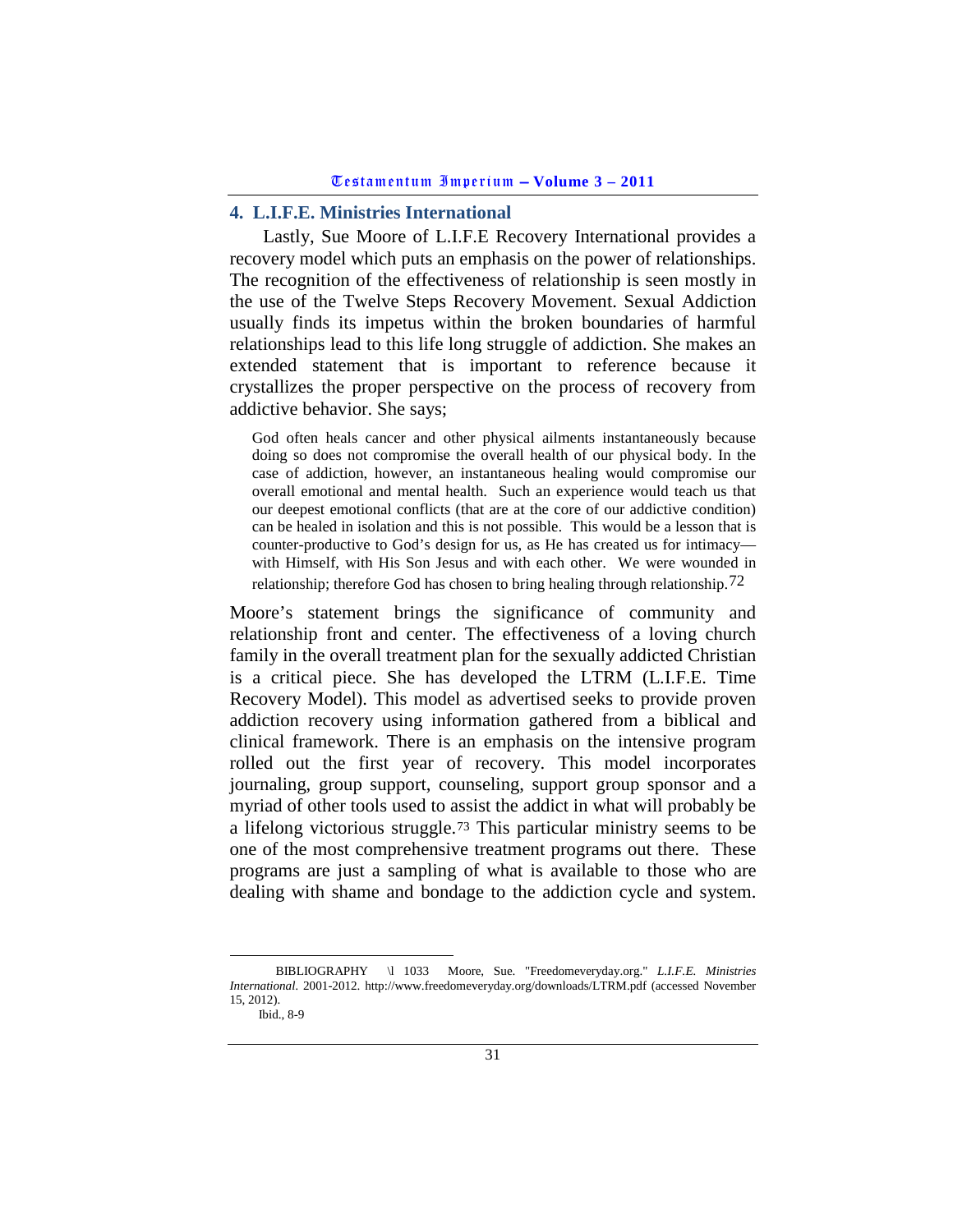They are Christ-centered and quality programs—there are resources available for those who feel hopeless.

## <span id="page-31-0"></span>**Conclusion**

The church has a responsibility as ambassadors of a new covenant to extend grace to a community hiding in the shadows of slavery to idolatry. Christians have an opportunity to not only engage a believer in their efforts to get free from addiction but the church also has a responsibility to reach an unbelieving marginalized group. The missional call of Christ is to go and reach outside of our comfort zone over time. (Acts 1:8) Ministries like Harvest USA are actively engaging the outside of the comfortable bubble of pretentiousness that has shaped the Evangelical church in the West. The people of God have so much to offer the community of individuals struggling with the bondage of addiction—specifically those dealing with sexual addiction of various kinds.

The reality is that preachers and pastors are struggling with addiction to pornography and masturbation. Women are struggling with pornography and illicit liaisons with men and women alike. Men within the church are experimenting with homosexuality and many have been hiding an alternate lifestyle for years. Affairs of various kinds have enveloped clergy and laity in every type of worship center throughout the world—denominational distinction does not prevent scandal. The violation of a child's innocence occurs under the guise of a Christian home every day. The problem of an addictive lifestyle is pervasive and widespread, but rarely does preaching deal with addiction of the sort that has been explored in this article.

The prostitute comes to Jesus at the Pharisee's home in Luke 7:36-50. The woman He met lavished Jesus with her best—she took of her most prized possession and freely gave to Jesus. She worshipped at the feet of Jesus although she was familiar with the idolatry of her soul. She exchanged the idol of her life of sexuality for a life defined by grace and forgiveness. The Pharisee in Luke's gospel asked Jesus if He knew what kind of woman this was and Jesus responded with a parable of forgiven debt and how a person who has committed great atrocities who finds forgiveness loves like the woman who has just washed Jesus' feet with her tears and her hair. She came out of the shadows of her past to repent and to experience a new kind of relationship based on real intimacy and love. This Jesus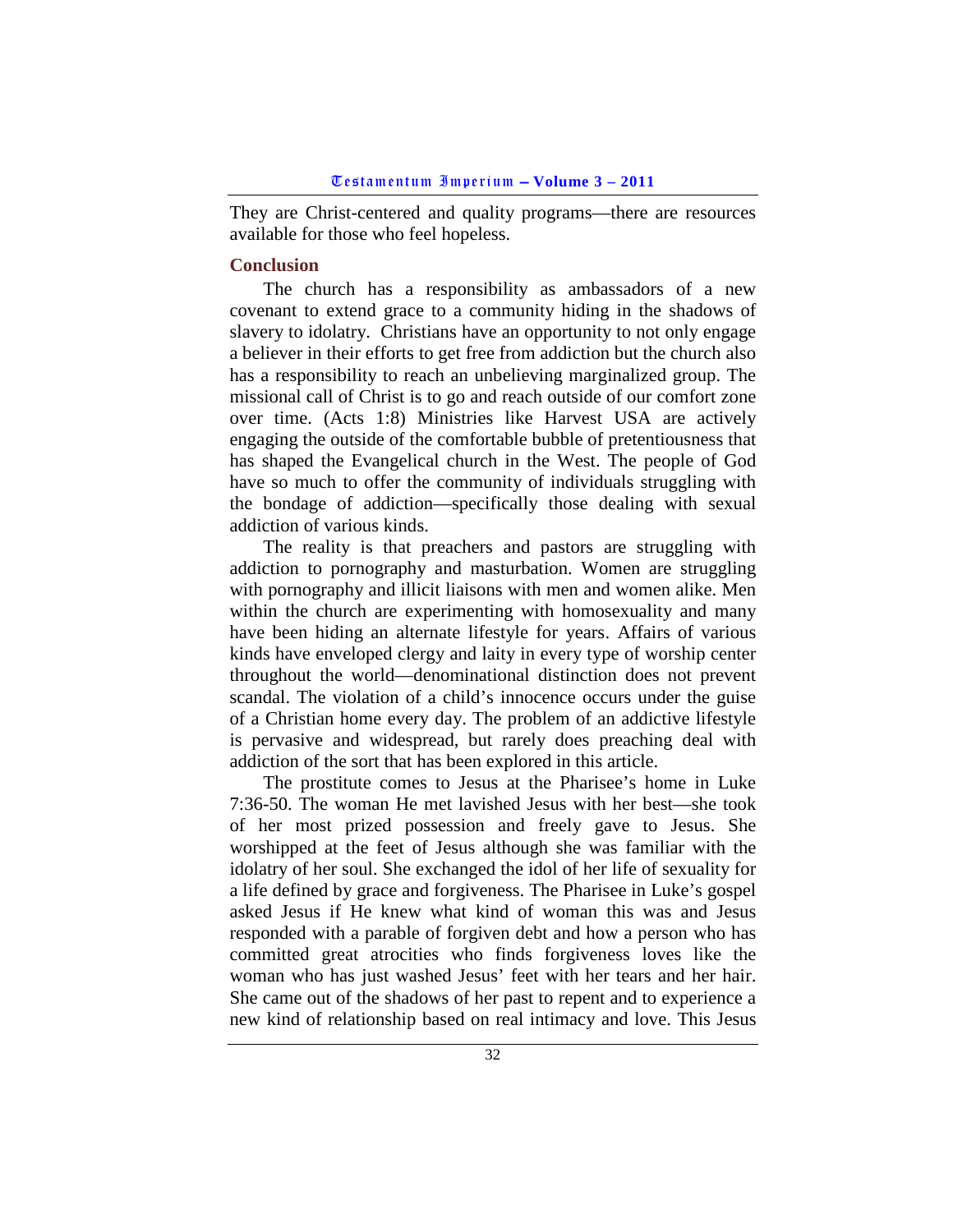is available to the sexual addict whose identity is shaped by their shame. For many their shame was created by circumstances outside of the scope of their ability to defend against and then there is shame of their acquired through life within an addictive system. Jesus is able to resurrect and remake them to look more like Him. The process is not easy but God's track record is unprecedented and unequalled.

Is the church prepared for the prostitute, predator, voyeur, porn addict? The gospel of Jesus Christ is able to break the chains of bondage one person at a time and bring them into right and good relationship with others. God is able to take the desecrated temple and make it holy again. (1 Corinthians 6:8) Our identity is redeemed by Christ so that we enjoy life knowing that we are complete in Him. For in Him dwells all the fullness of the Godhead bodily; and you are complete in Him, who is the head of all principality and power." (Colossians 1:9-10) The responsibility of the church is to hold onto these truths and to inform others that Jesus is indeed Lord of all and that His offer is to make us whole—to redeem our fallen identity replacing it with His name. Paul's words in Galatians 6:1 seems to point the church to a collective drive to apply the redemptive power of the gospel to those who are broken and in need of restoration. He says, "Brothers and sisters, if someone is caught in a sin, you who live by the Spirit should restore that person gently. But watch yourselves, or you also may be tempted. Carry each other's burdens, and in this way you will fulfill the law of Christ." This is good news and our friends and brethren who are enslaved need to hear about the restoration that's freely given through Jesus Christ our Lord.

### <span id="page-32-0"></span>**Works Cited**

- Allender, D., & Longman III, T. (1994). *The Cry of the Soul, How our Emotionss Reveal our Deepest Questions about God*. Colorado Springs: NavPress.
- Anderson, N. T., Zuehlke, T. E., & Zuehlke, J. S. (2000). *Christ Centered Therapy, The Practical Integration of Theology and Psychology*. Grand Rapids: Zondervan Publishing House.
- Bethesda Workshops. (2010). Bethesda Workshop. Retrieved November 15, 2012, from [www.bethesdaworkshops.org/professionals/position-papers.](http://www.bethesdaworkshops.org/professionals/position-papers)
- Bureau of Labor and Statistics US Department of Labor. (2012, October 5). [www.bls.gov/news.release/pdf/empsit.pdf.](http://www.bls.gov/news.release/pdf/empsit.pdf) Retrieved October 26, 2012, from www.bls.gov[: www.bls.gov/news.release/pdf/empsit.pdf.](http://www.bls.gov/news.release/pdf/empsit.pdf)
- Carnes, P. (2001). *Out of Shadows, Understanding Sexual Addiction*. Center City: Hazelden.